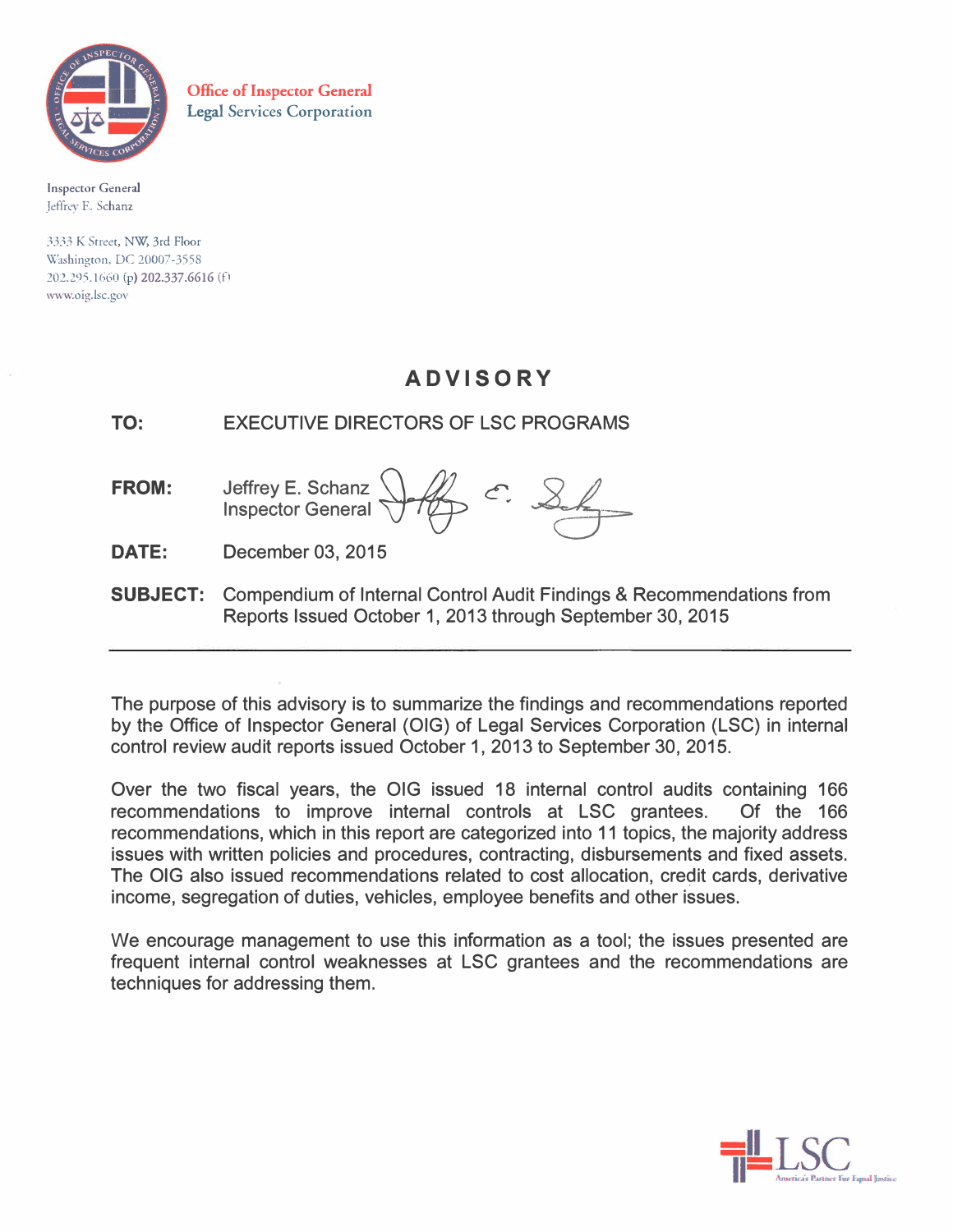# **LEGAL SERVICES CORPORATION**

# **OFFICE OF INSPECTOR GENERAL**

# **COMPENDIUM OF INTERNAL CONTROL AUDIT FINDINGS & RECOMMENDATIONS FROM REPORTS ISSUED OCTOBER 1, 2013 THROUGH SEPTEMBER 30, 2015**

Report No. AU 16-02 (Formerly 16-03)

DECEMBER 2015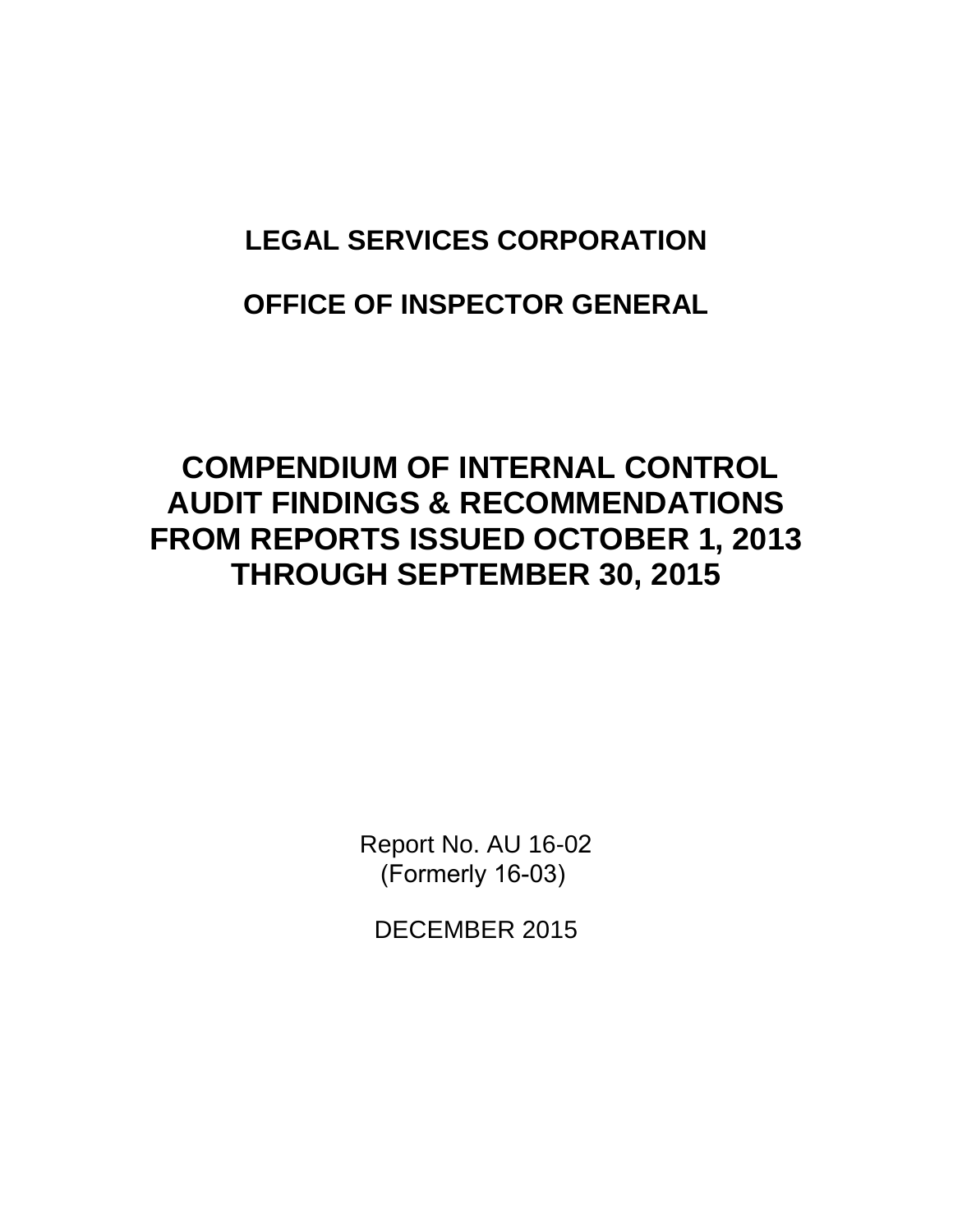# **INTRODUCTION**

The purpose of this advisory is to summarize the findings and recommendations reported by the Office of Inspector General (OIG) of Legal Services Corporation (LSC) in internal control review audit reports issued October 1, 2013 to September 30, 2015. We encourage management to use this information as a tool; the issues presented are frequent internal control weaknesses at LSC grantees and the recommendations are techniques for addressing them.

The overall objective of OIG internal control audits is to assess the adequacy of selected internal controls in place at each grantee, as they relate to operations and oversight including program expenditures and fiscal accountability. The audits evaluate certain financial and administrative areas and test controls to ensure that costs are adequately supported and in compliance with the LSC Act and regulations.

In accordance with the Legal Services Corporation Accounting Guide for LSC Recipients (2010 Edition) (Accounting Guide), Chapter 3, an LSC grantee "…is required to establish and maintain adequate accounting records and internal control procedures."

Over the two fiscal years, the OIG issued 18 internal control audits containing 166 recommendations to improve internal controls at LSC grantees. Of the 166 recommendations, which in this report are categorized into 11 topics, the majority address issues with written policies and procedures, contracting, disbursements and fixed assets. The OIG also issued recommendations related to cost allocation, credit cards, derivative income, segregation of duties, vehicles, employee benefits and other issues.

The following exhibits summarize the number of recommendations issued by the OIG from October 1, 2013 to September 30, 2015 by topic and the number of audit reports in which each topic appeared.

|                                        | <b>Number of Recommendations</b> | <b>Number of Audit</b><br><b>Reports</b> |
|----------------------------------------|----------------------------------|------------------------------------------|
| <b>Written Policies and Procedures</b> | 67                               | 18                                       |
| <b>Contracting</b>                     | 24                               | 12                                       |
| <b>Disbursements</b>                   | 21                               | 10                                       |
| <b>Fixed Assets</b>                    | 17                               | 10                                       |
| <b>Credit Cards</b>                    | 9                                | 7                                        |
| <b>Derivative Income</b>               | 8                                | 6                                        |
| <b>Cost Allocation</b>                 | 8                                | 6                                        |
| <b>Segregation of Duties</b>           | 4                                | 4                                        |
| <b>Other</b>                           | 3                                | 3                                        |
| <b>Vehicles</b>                        | 3                                | 1                                        |
| <b>Employee Benefits</b>               | $\mathbf{2}$                     | $\mathbf{2}$                             |
| <b>Grand Total</b>                     | 166                              |                                          |

*Exhibit 1: Summary of Recommendations by Topic*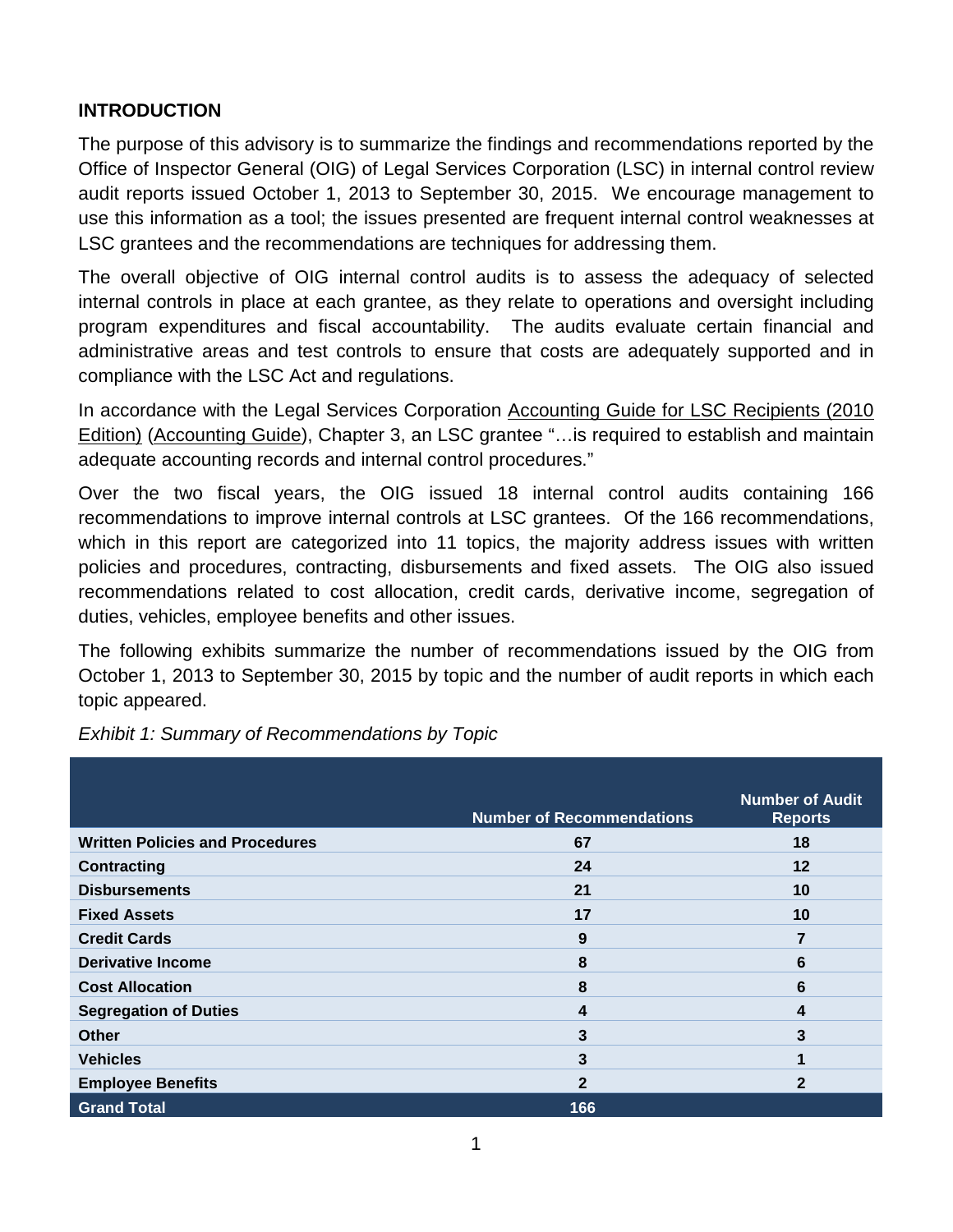

*Exhibit 2: Percentage of Total Recommendations by Topic*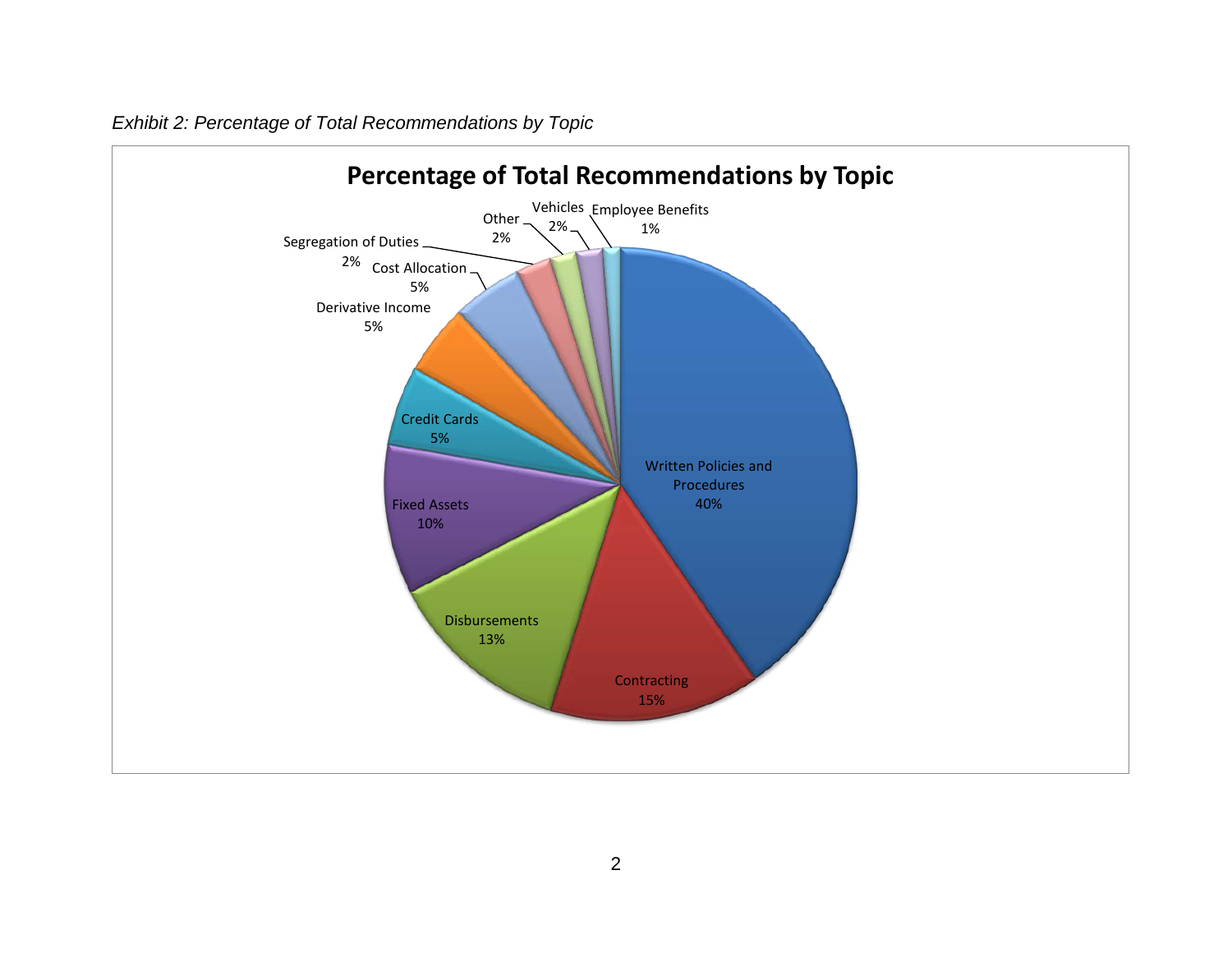#### **WRITTEN POLICIES AND PROCEDURES**

In the audits issued from October 1, 2013 to September 30, 2015, the OIG presented 67 recommendations to develop or enhance written policies and procedures. In our audits, the OIG reviews and evaluates the adequacy of written policies and procedures pertaining to various areas including disbursements, contracting, credit cards, cost allocation, derivative income, fixed assets, employee benefits and internal reporting and budgeting. In our review of grantee accounting and administrative manuals over the course of the reporting period, the OIG concluded that written procedures in almost every area needed improvement. However, we issued the most recommendations regarding written policies and procedures for contracting, derivative income, disbursements and credit cards, indicating that these areas require particular attention.

|                          | <b>Number of Recommendations</b> | <b>Number of Audit</b><br><b>Reports</b> |
|--------------------------|----------------------------------|------------------------------------------|
| <b>Contracting</b>       | 13                               | 10                                       |
| <b>Derivative Income</b> | 13                               | 11                                       |
| <b>Other</b>             | 10                               | 8                                        |
| <b>Disbursements</b>     | 9                                | 6                                        |
| <b>Credit Cards</b>      | 8                                | 5                                        |
| <b>Fixed Assets</b>      |                                  |                                          |
| <b>Cost Allocation</b>   |                                  | 6                                        |
| <b>Grand Total</b>       | 67                               |                                          |

*Exhibit 3: Summary of Written Policies and Procedures Recommendations* 

*Exhibit 4: Percentage of Total Written Policies and Procedures Recommendations*

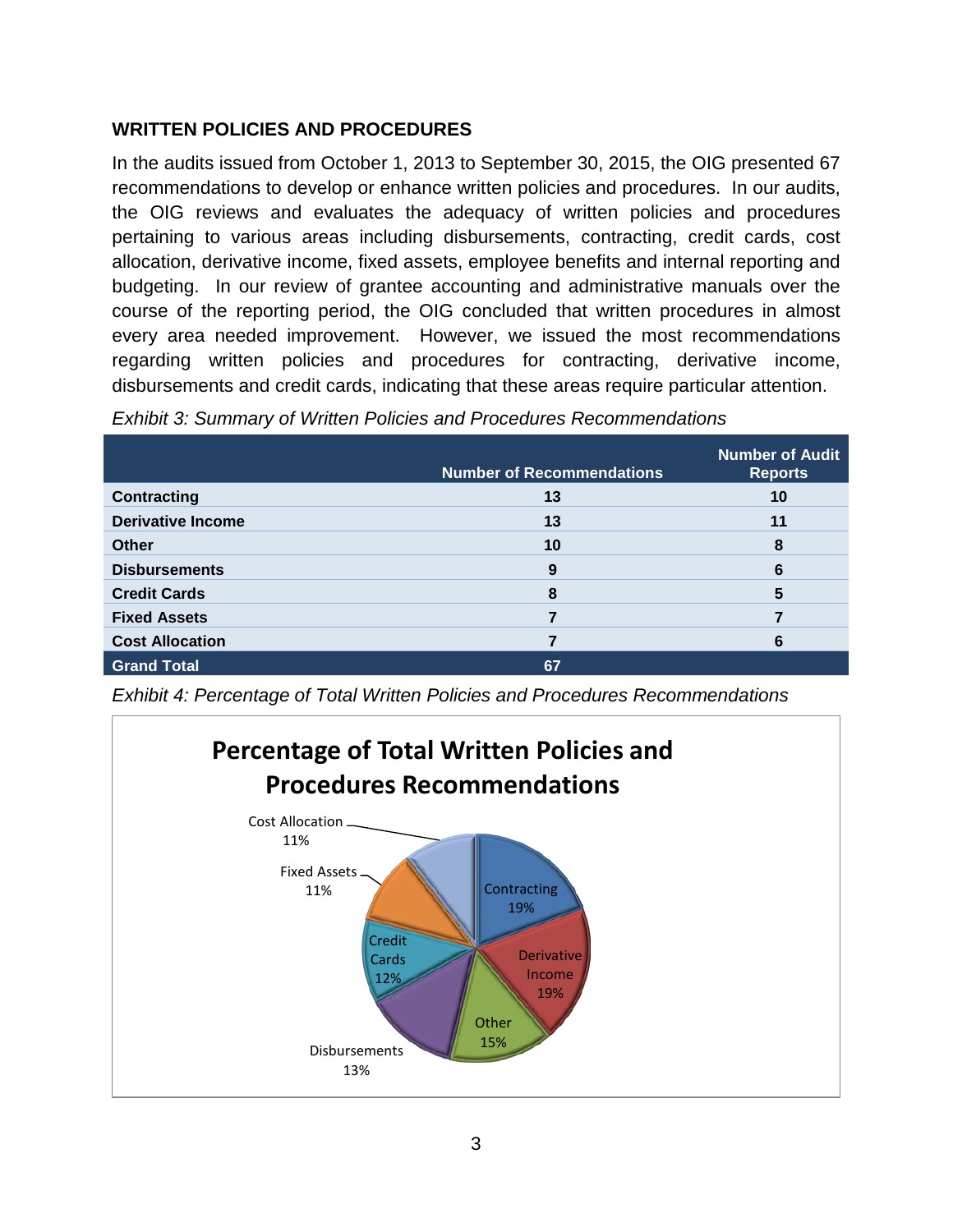#### **Contracting**

Over the two year period, the OIG issued 13 recommendations in response to weak contracting policies and procedures at ten different grantees.

In general, written policies and procedures for contracts were missing elements required by LSC's *Fundamental Criteria* of the Accounting Guide such as procedures for securing various types of contracts, competition requirements, approval authorities, dollar thresholds for approvals, documentation requirements to support contracting decisions and contract oversight responsibilities.

Commonly, the OIG found that grantees' written contracting policies did not outline policies for competition or for documenting deviations from approved contracting processes required by the *Fundamental Criteria*. Evidence, when available, did not distinguish between the different types of contracts, such as consulting, personal service and sole-source.

To address findings related to supporting documentation for contracting, the OIG recommended that Executive Directors should:

- ensure written policies and procedures for contracting address all required areas contained in LSC's *Fundamental Criteria* including contracting procedures for different types of contracts, competition, documentation and approval requirements; and
- ensure policies include procedures for deviating from the approved contracting process, such as when sole-source contracts are executed.

#### Derivative Income

From October 1, 2013 to September 30, 2015, the OIG issued 13 recommendations, to 11 different grantees, to develop or enhance written policies related to derivative income consistent with LSC regulations.

In some instances, grantees did not have any written policies in place for recording and allocating derivative income. In others, grantees had written policies and procedures, but they did not fully or accurately capture all the requirements contained in LSC regulations for different types of derivative income including rental income, attorney's fees and interest income.

Without formal written policies that mirror LSC requirements for all derivative income sources, it is difficult to ensure that such income is properly recorded and allocated back to their funding sources. To address the findings related to policies and procedures associated with derivative income, the OIG recommended that Executive Directors should: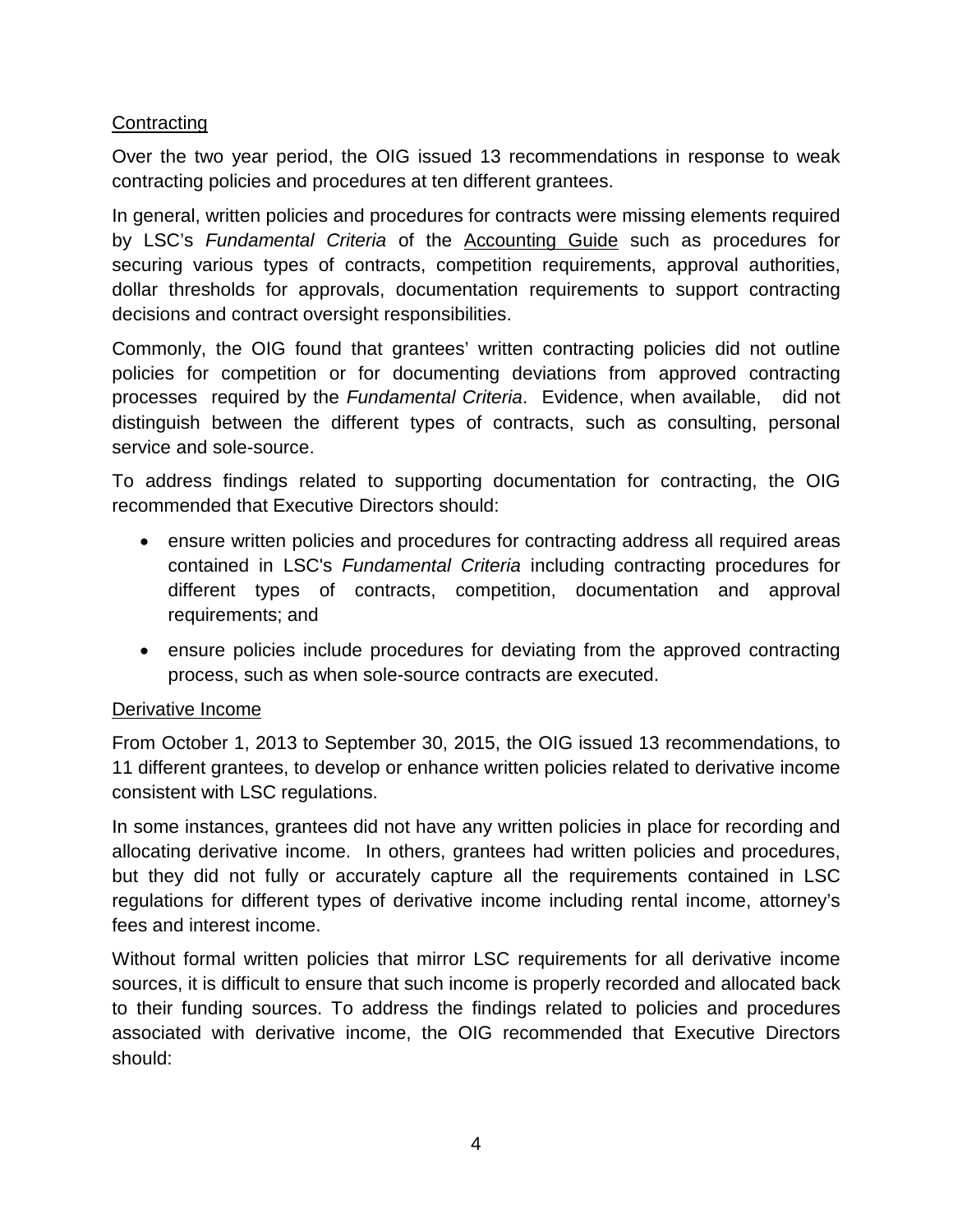• develop and document policies and procedures for recording and allocating derivative income to include the requirements set forth by LSC regulations including 45 CFR § 1630.12, 1609.6, 1609.4 and the Accounting Guide.

#### **Disbursements**

During the period, the OIG issued nine recommendations in six reports to improve written policies and procedures for disbursements. The recommendations addressed findings related to unallowable expenses, purchase approvals, securing and approving new vendors, segregation of purchasing duties, and duplicate payment controls.

The OIG recommended that Executive Directors should:

- revise the disbursement policy to include specific unallowable LSC expenses and ensure LSC funds are only used to pay LSC allowable costs;
- establish written policies and procedures for approving purchases. The policies should outline the appropriate level of management that must approve purchases before a commitment of resources is made;
- establish written policies for securing and approving new vendors. These policies should outline procedures for setting up new vendors in the accounting information system to ensure that only employees independent of the accounts payable function are allowed to create and edit vendor information; and
- establish a process whereby the purchasing function is adequately segregated so that employees responsible for placing orders do not also have accounting or receiving responsibilities.

#### Credit Cards

The OIG reported that written policies and or practices relating to credit cards were not documented appropriately at five grantees. We found that the grantees did not have adequate written policies in place governing issuance of credit cards, acceptable uses, spending limits and approvals for purchases related to travel.

To address findings related to credit card policies and procedures, the OIG recommended that Executive Directors should:

- enhance written policies for credit cards to include policies for issuance and procedures for acknowledging receipt;
- clearly delineate acceptable uses of credit cards;
- set spending limits for credit card purchases; and
- develop policies for approval of travel related expenses.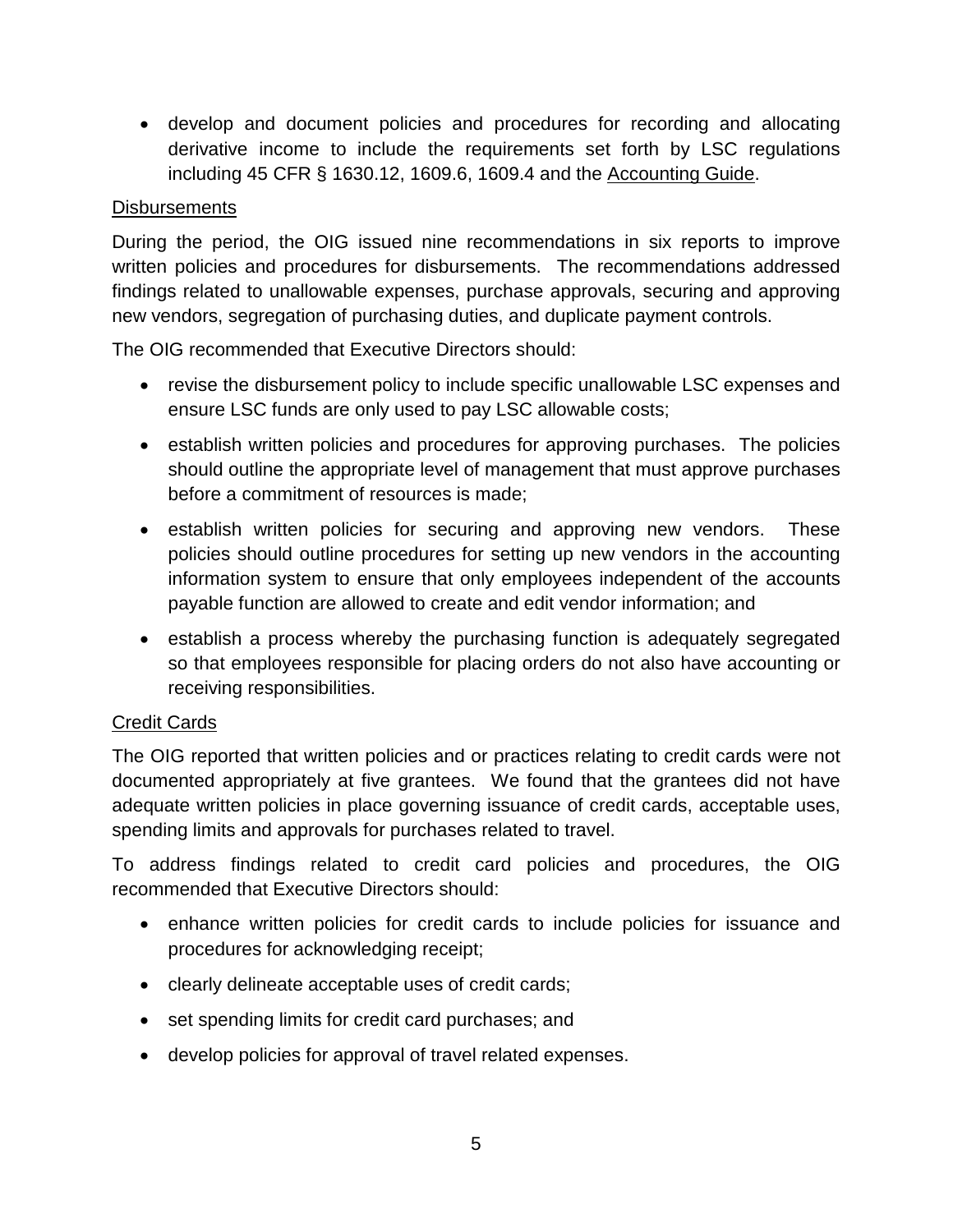#### Cost Allocation

The OIG issued seven recommendations to develop, strengthen or update written policies regarding cost allocation. The majority of recommendations issued by the OIG advised grantees to ensure their policies and procedures for cost allocation detail the methodologies practiced by the program and address the requirements of 45 CFR Part 1630 and LSC's Accounting Guide.

The Accounting Guide states that the allocation formula should be adequately documented in writing with sufficient detail for the auditor, LSC OIG, GAO and others, to easily understand, follow and test the formula.

To address issues with documenting cost allocation methodologies, the OIG recommended that Executive Directors should:

- ensure that all cost allocation processes as practiced by the grantee are fully documented in writing;
- ensure that policies and procedures address the requirements of 45 CFR Part 1630 and LSC's Accounting Guide; and
- develop a written policy for allocating indirect costs that are prohibited by LSC regulations to funding sources other than LSC.

#### Fixed Assets

During the period, the OIG issued seven audits with findings related to written policies for fixed assets. Generally, we reported that written policies and procedures for fixed assets were in place, but did not address all the elements of the *Fundamental Criteria* and/or LSC's Property Acquisition and Management Manual (PAMM).

According to LSC *Fundamental Criteria*, property purchases should be recorded in a property subsidiary record and include the 12 items listed in the Section 3-5.4 (c) property record, which is also included in the LSC Accounting Guide at Appendix II, Description of Accounting Records.

LSC's PAMM, Section 3 requires LSC's prior approval in obtaining bids for the acquisition of personal property over \$10,000 when using LSC funds. It also requires documenting the reasons when competitive quotes are not obtained. Section 4 requires that the grantee seek prior approval to use LSC funds to acquire real property and for expenditures for capital improvements.

To address findings related to cost allocation policies and procedures, the OIG recommended that Executive Directors should:

• ensure the fixed assets policies and procedures fully capture applicable requirements detailed in the LSC Accounting Guide; and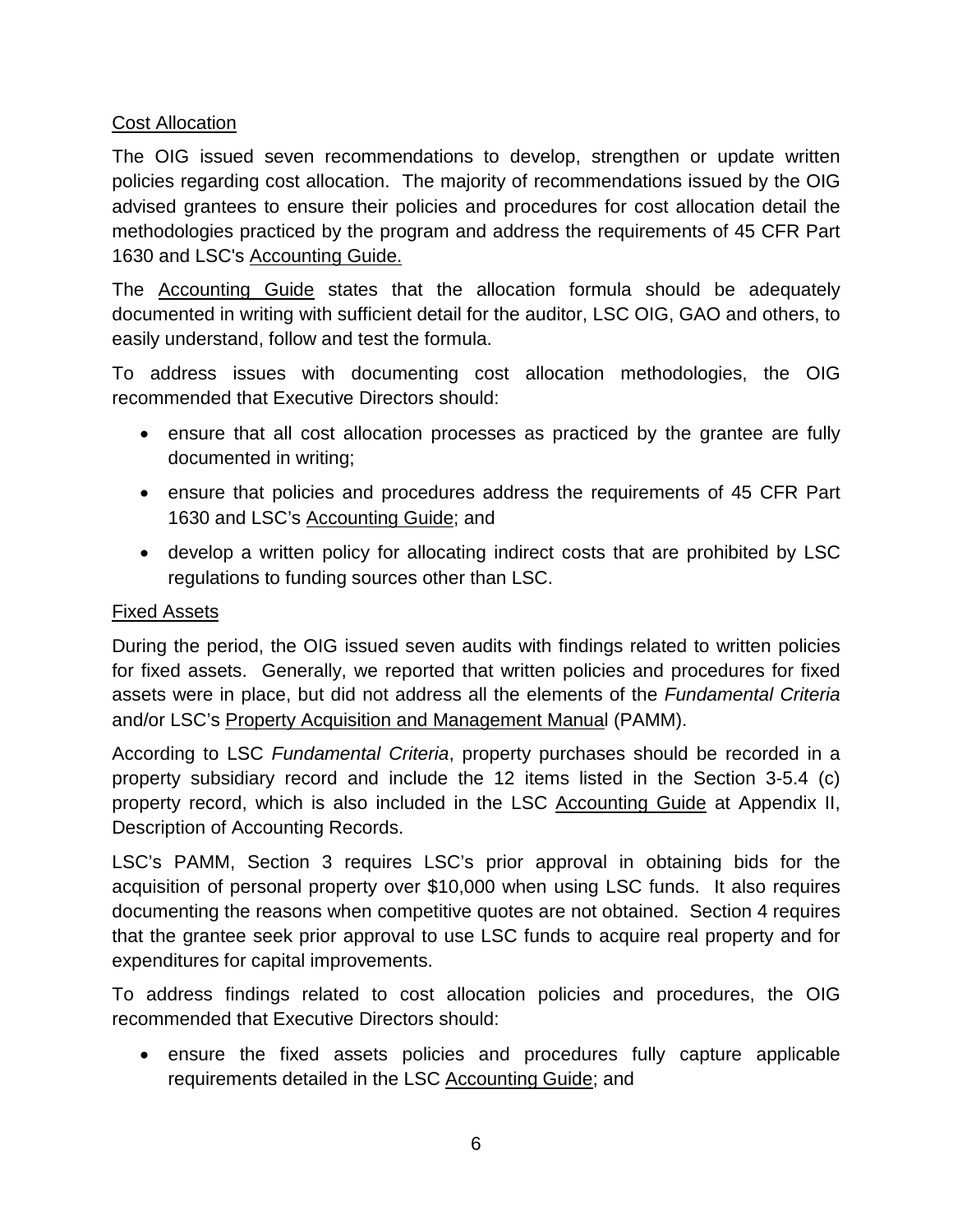• develop written policies and procedures that implement Sections 3 and 4 of the LSC Property Acquisition and Management Manual.

#### **Other**

The OIG issued ten recommendations regarding written policies and procedures each of which was unique to a single grantee. The recommendations pertained to the following topics:

- internal reporting and budgeting;
- whistleblower protection policy;
- loan repayment assistance program;
- salary advances; and
- matching funds.

We recommended that the Executive Director develop and implement written policies and procedures in each area.

#### **CONTRACTING**

From October 1, 2013 to September 30, 2015, the OIG issued 24 recommendations regarding contracting. A majority of the recommendations related to ensuring contracts are sufficiently documented as required by LSC's *Fundamental Criteria*. Additionally, the recommendations addressed ensuring valid formal contracts are in place, adherence to written policies, competitive bidding, maintaining contract documentation in a centralized file and adequately training employees involved in the contracting process.

*Exhibit 5: Summary of Contracting Recommendations* 

|                                   | <b>Number of Recommendations</b> | Number of<br><b>Audit Reports</b> |
|-----------------------------------|----------------------------------|-----------------------------------|
| <b>Supporting Documentation</b>   | 11                               | 9                                 |
| <b>Formal Contract</b>            | 5                                | 3                                 |
| <b>Adhere to Written Policies</b> | 3                                | 3                                 |
| <b>Centralized Filing System</b>  | 2                                | 2                                 |
| <b>Competitive Bidding</b>        | 2                                |                                   |
| <b>Cross-training</b>             |                                  |                                   |
| <b>Grand Total</b>                | 24                               |                                   |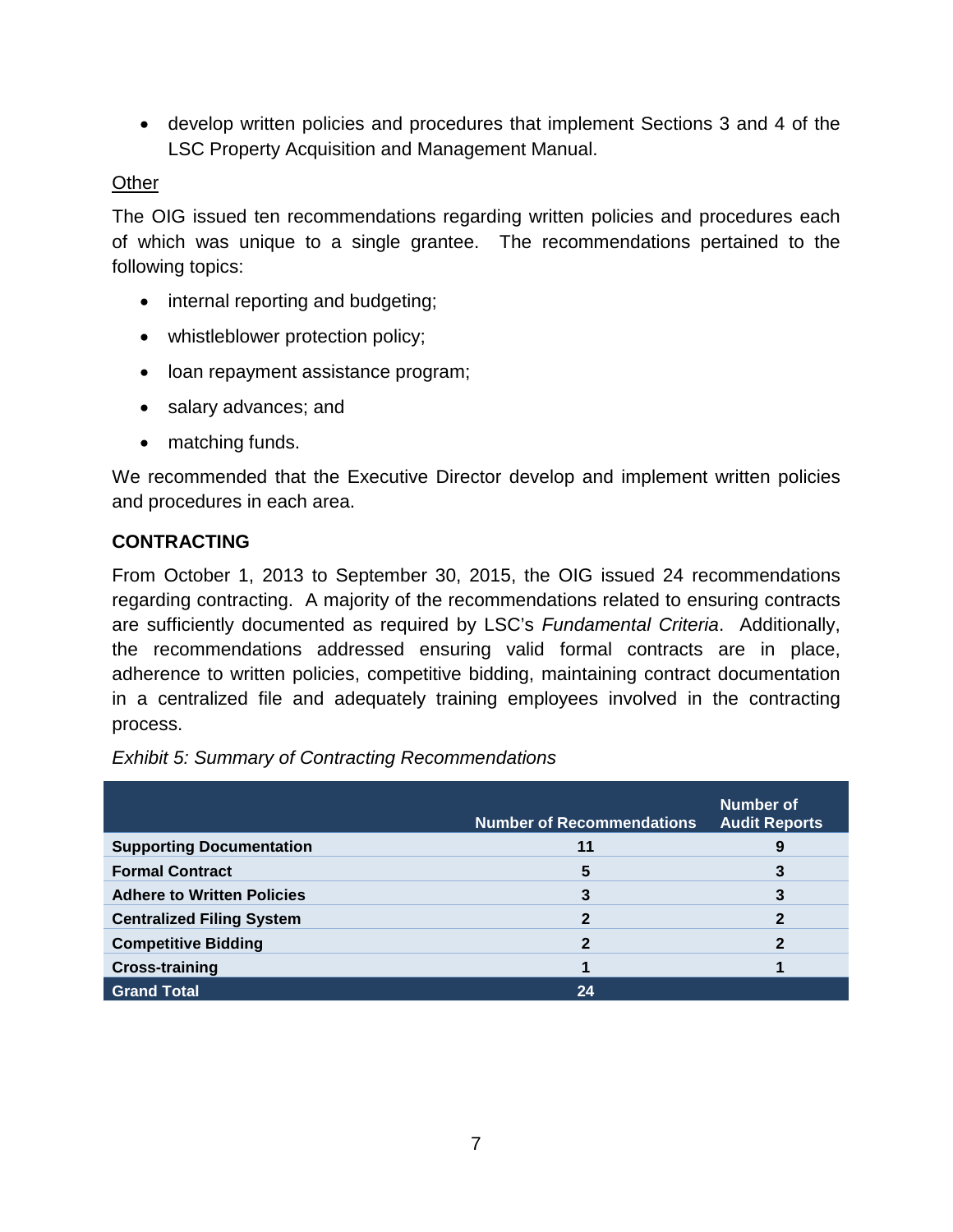

*Exhibit 6: Percentage of Total Contracting Recommendations*

#### Supporting Documentation

During the period, the OIG found that nine grantees did not sufficiently document the contracting process stipulated by the *Fundamental Criteria*. In certain cases, the contracting process and payments made to vendors conformed to LSC regulations and guidelines; however, supporting documentation justifying the process used to obtain the contracts, some of which were sole-sourced, did not exist or was not adequate. In detailed testing of contracts, the OIG found that grantees did not retain adequate evidence of contract actions. In multiple instances, files regarding contracts were missing required documentation including request for proposals, sole source justifications, evidence of competition and reasons for selection.

The Accounting Guide, Section 3-5.16 provides that management should identify the contracting procedures for the various types of contracts, dollar thresholds, and competition requirements. Contracts that should receive additional oversight include consulting, personal service, and sole-source. The process used for each contract action should be fully documented and the documentation maintained in a central file. Any deviations from the approved contracting process should be fully documented, approved, and maintained in the contract file.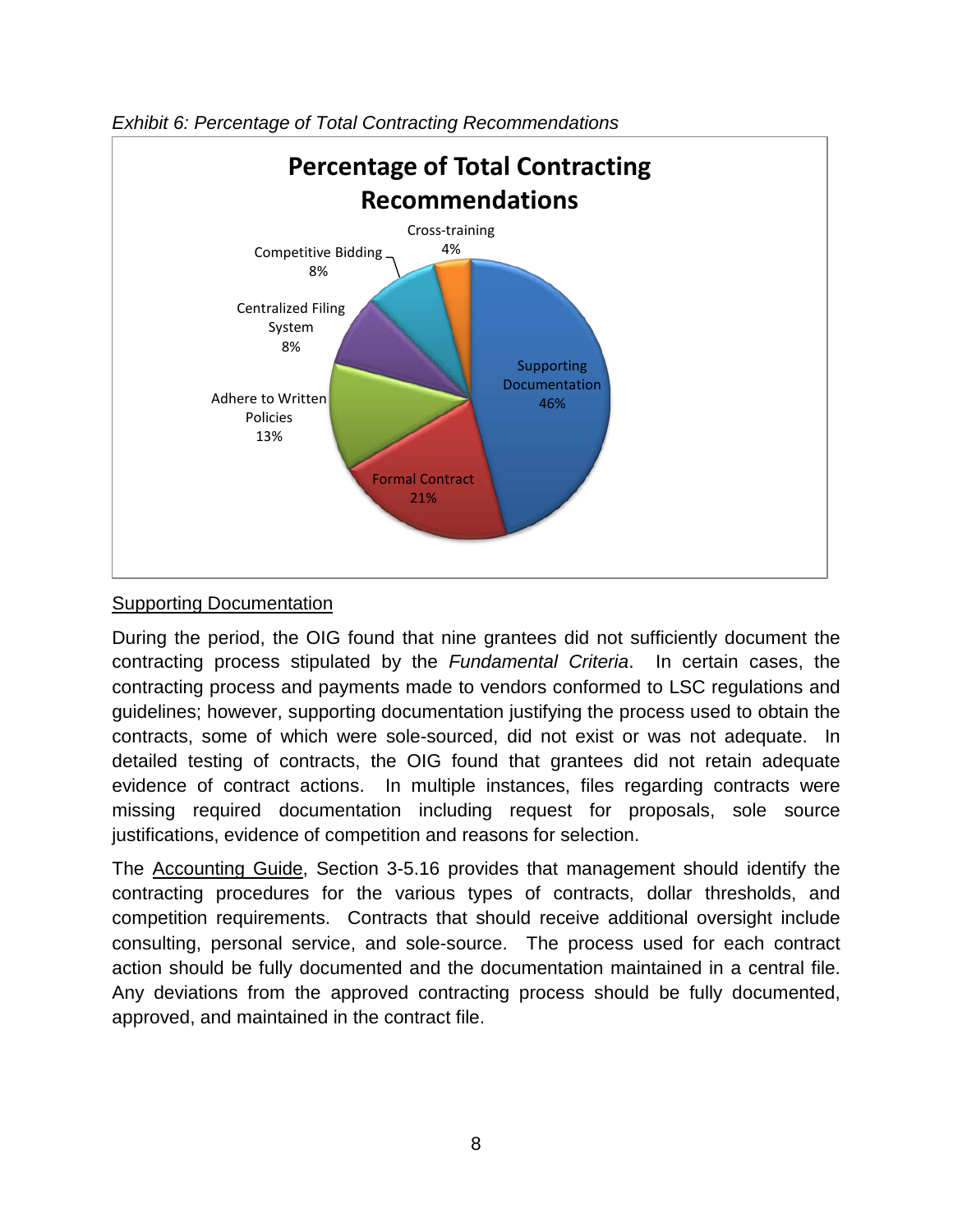To address findings related to supporting documentation for contracting, the OIG recommended that Executive Directors should:

- ensure all contract items such as request for proposals, sole source justifications, evidence of competition and reasons for selection, are retained;
- ensure that a centralized contract filing system is created whereby each individual contract file contains all pertinent documentary support related to the contract action, including the contract document, solicitation, receipt and evaluation of bids and the award of the contract; and
- familiarize staff with the LSC Accounting Guide contract criteria to ensure all requirements are met, including documenting contract process, rationale, and decisions made.

## Formal Contracts

The OIG issued five recommendations related to formal contracts over the period of review. At several grantees, business arrangements recognized as contracts were not supported by valid, written contracts. At another, the actual dates of services rendered conflicted with the written agreement; the service period was prior to the contract date and the contract was not signed by the recipient.

Without a formal contract, the statement of work along with other contract terms cannot be adequately communicated and monitored, which may hinder management's ability to prevent or detect the risk of fraud, waste and abuse.

To address the findings, the OIG recommended that Executive Directors implement formal agreements describing the cost and terms of work for all contracted jobs. Additionally, they should ensure that invoices paid to contractors are supported by a valid contract within specified timeframes and rates.

#### Adhere to Written Policies

In three audits, we found that the grantees did not adhere to their own internal policies regarding contracting. In two cases, the organizations' current practices were not in accordance with their current contracting policy or LSC's *Fundamental Criteria*. To address findings that involve adhering to written policies, the OIG recommended that Executive Directors should:

- train staff to adhere to written policies and procedures for contracting; and
- ensure that contracting practices adhere to internal policies regarding contracting.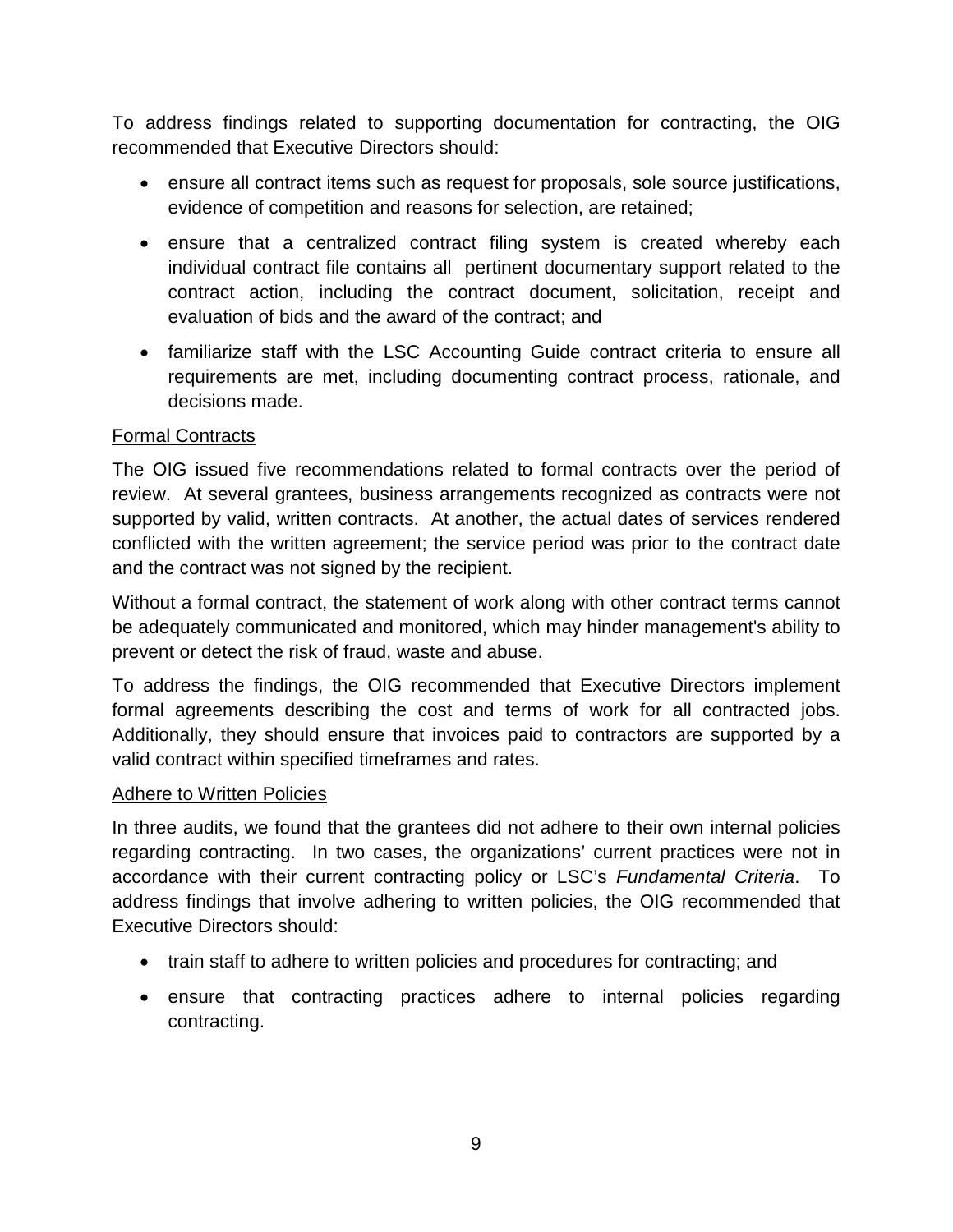#### Centralized Filing System

Two of the recommendations the OIG issued pertain to the need for a centralized filing system. During audit site visits at two different locations, we found that contracts and related documentation were not centrally filed in one location. The lack of a centralized filing system could result in lost or misplaced contracting information as well as nonconformity with the *Fundamental Criteria*.

The OIG recommended that Executive Directors ensure that a centralized filing system is created whereby each contract file relates to a specific contract and contains all pertinent documents related to the solicitation, receipt, evaluation of bids, and the award of the contract.

#### Competitive Bidding

In two audits, the OIG found that grantees did not periodically evaluate or reopen contracts for bidding. The contracts dated back to 2002 in one instance and to 2008 in the other. The OIG recommended that the Executive Director should periodically evaluate the service agreements and potentially re-compete the contracts to ensure that the grantee was receiving the best price and service available.

To address this finding, the OIG recommended that the grantee reopen the contracts for bidding to the public to ensure they are receiving the best price and service obtainable.

#### Cross-training of Employees

The OIG found one instance where two contracts should have been competitively bid but were not because employees were not appropriately cross-trained. For both contracts, the purchasing agent was on vacation and the individual filling in for the purchasing agent did not require competitive bidding before placing the order.

The OIG recommended that the Executive Director should ensure that employees in the finance department are adequately cross-trained to handle the job duties and responsibilities of the different positions within that department.

#### **DISBURSEMENTS**

In audits issued from October 1, 2013 to September 30, 2015, the OIG found that internal controls over disbursements needed strengthening. Over the two year period, the OIG issued 21 recommendations related to disbursements. Specifically, the findings and recommendations highlighted the need to improve documentation to support each transaction, obtain approvals for disbursements and prevent unallowable disbursements.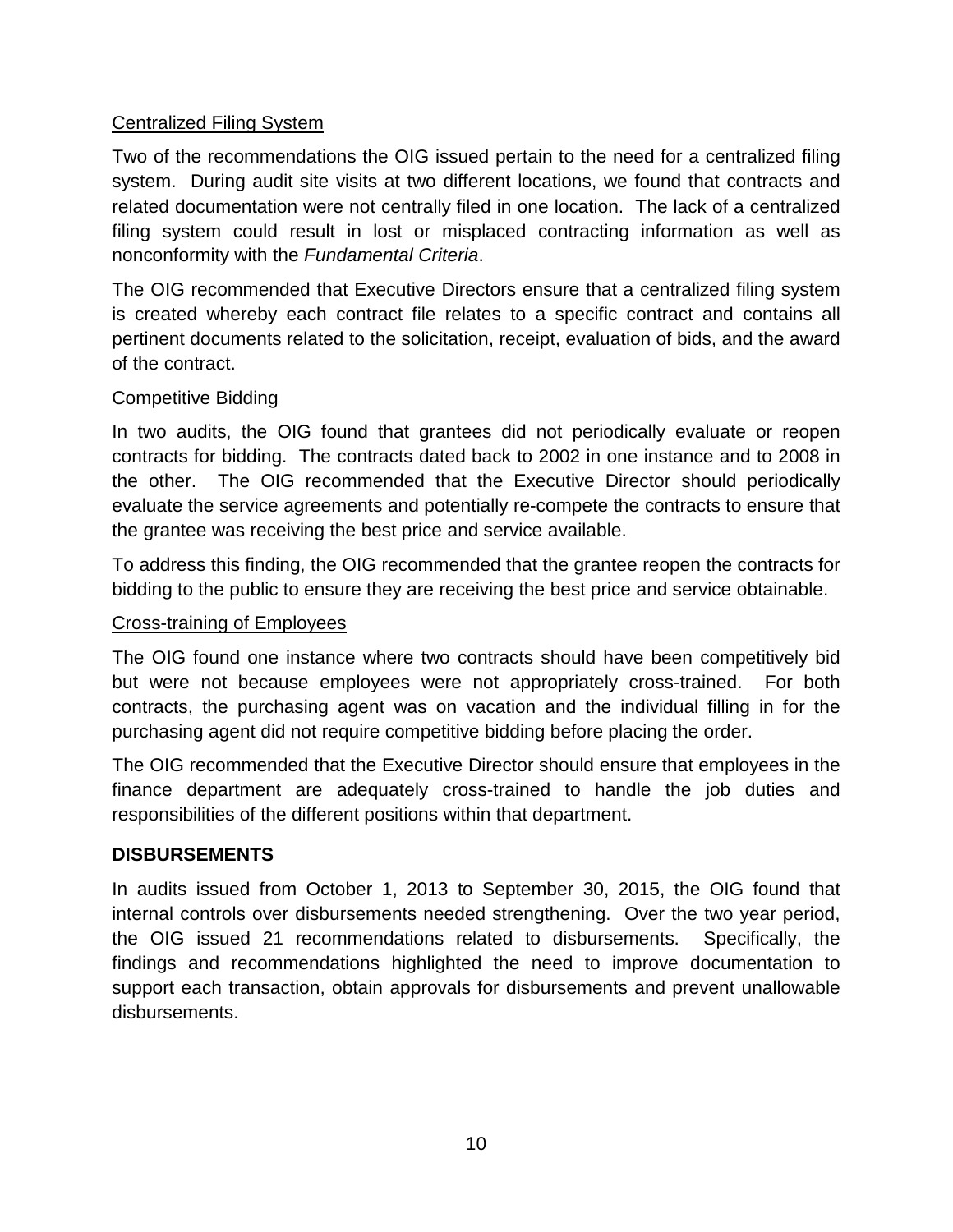# *Exhibit 7: Summary of Disbursement Recommendations*

|                                 | <b>Number of Recommendations</b> | <b>Number of</b><br><b>Audit Reports</b> |
|---------------------------------|----------------------------------|------------------------------------------|
| <b>Supporting Documentation</b> | 8                                | 5                                        |
| <b>Unallowable Expenses</b>     |                                  |                                          |
| Approval                        | 6                                | 5                                        |
| <b>Grand Total</b>              | 21                               |                                          |

*Exhibit 8: Percentage of Total Disbursement Recommendations* 

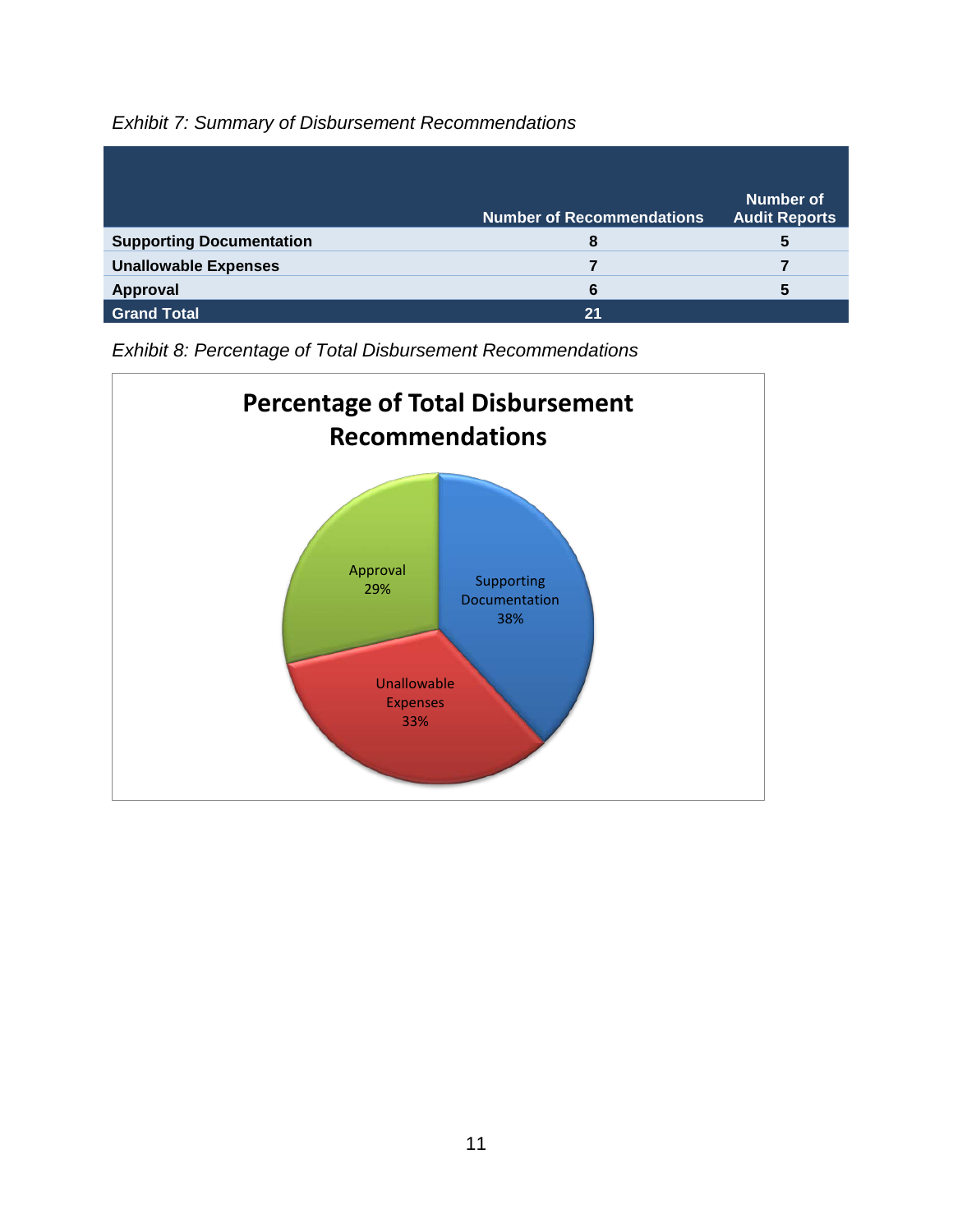#### Supporting Documentation

The OIG found that five grantees failed to provide sufficient documentation for at least a portion of the tested disbursements. The OIG referred \$21,877 in questioned costs to LSC management as a result. Examples of missing supporting documentation included failing to attach purchase orders to invoices prior to payment, missing or incomplete contracts, invoices missing sufficient detail of work performed by vendors, and the inability to provide sufficient documentation for employee travel related reimbursements.

Without obtaining adequate supporting documentation for all disbursements, it is difficult to determine whether all expenditures are reasonable, necessary and allowable within LSC regulations and guidelines. Chapter 3-5.4(d), of the *Fundamental Criteria* states that disbursements require adequate documentation supporting the reason for each disbursement contained in the files.

To address findings related to supporting documentation for disbursements, the OIG recommended that Executive Directors should:

- ensure that adequate support and documentation is maintained for all expenditures prior to payment to ensure LSC funds are used only for authorized purposes;
- ensure that disbursements over a specified threshold amount are initiated by purchase order and that the purchase order is attached to the packing slip and invoice prior to payment; and
- invoices provide sufficient detail of goods rendered and services provided for each line item.

# Unallowable Expenses

In seven audits, the OIG reported that grantees used LSC funds to pay for disbursements for unallowable purposes totaling approximately \$16,119. Common unallowable disbursements included purchases for alcohol, flowers, membership dues to organizations in violation of 45 CFR §1627.4, credit card late fees, bar dues, and personal or unnecessary charges such as a training course held on a cruise ship and food for a retirement party.

The OIG found that in some of these instances, there was an existing cash disbursements policy within the grantee's accounting manual which reflected LSC regulations regarding unallowable purchases. However, either management failed to enforce the current policy, or the policy needed to be modified to prohibit disbursing LSC funds for purposes prohibited by the Accounting Guide and LSC regulations.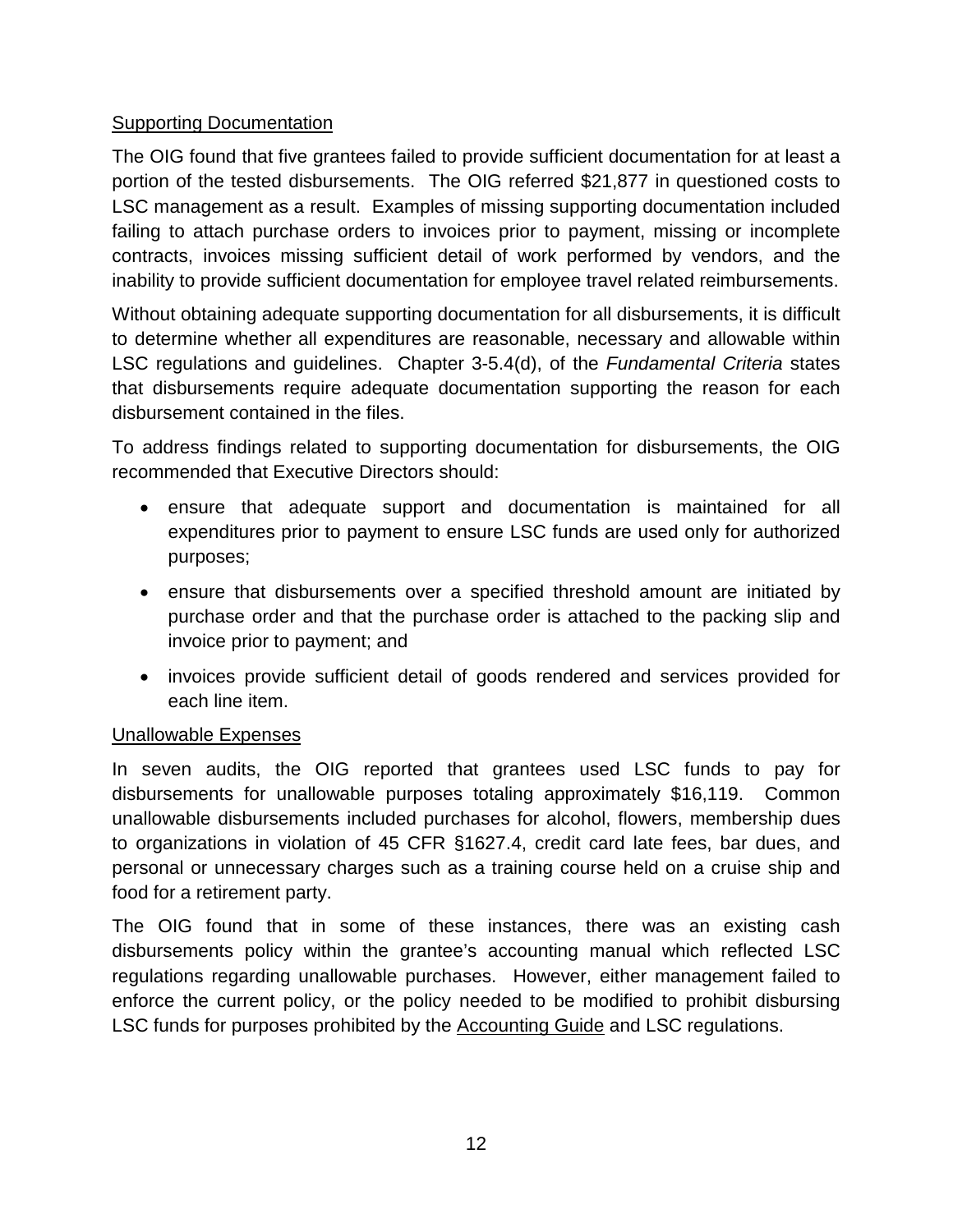To address findings related to unallowable expenses the OIG recommended that Executive Directors:

- ensure that the written policies and procedures contained in their manuals prohibit the use of LSC funds for unallowable expenses, as defined by the Accounting Guide and LSC regulations, including, but not limited to purchases such as: alcohol, flowers, late fees, bar dues and membership fees; and
- ensure that LSC funds are used only to pay for allowable expenses.

## Purchase Approval

During the two year period under review, the OIG issued six recommendations to five different grantees regarding purchase approvals. For example, in a review of 147 disbursement checks, we noted nine checks, totaling \$27,994.36, for which the grantee created the purchase order after receipt of an invoice. The total amount allocated to LSC for these checks was \$6,337.36.

Appropriate approval of disbursements ensures that expenditures are made with the knowledge at the correct level of authority. Section 3-5.4, Cash Disbursement, Managing Purchases, of the Accounting Guide states that approvals should be required at an appropriate level of management before a commitment of resources is made. It also states that criteria for purchases should be documented along with appropriate procedures.

In response to these findings, the OIG recommended that the Executive Directors of the grantees should ensure that management adheres to the grantee's established policies for purchasing, and ensure that orders are received, reviewed and approved prior to the purchase of goods and services.

# **FIXED ASSETS AND IT EQUIPMENT**

From October 1, 2013 to September 30, 2015, the OIG issued 17 recommendations regarding fixed assets and IT equipment. A majority of the recommendations related to ensuring property records are complete and contain the information stipulated by LSC's Accounting Guide. Additional recommendations issued during the period related to physical inventories of fixed assets and IT equipment and asset tagging.

|                            | Number of<br><b>Recommendations</b> | <b>Number of Audit Reports</b> |
|----------------------------|-------------------------------------|--------------------------------|
| <b>Property Records</b>    | 9                                   | 9                              |
| <b>Physical Inventory</b>  | 6                                   | 5                              |
| <b>Fixed Asset Tagging</b> |                                     |                                |
| <b>Grand Total</b>         | 17                                  |                                |

|  |  |  | <b>Exhibit 9: Summary of Fixed Asset Recommendations</b> |
|--|--|--|----------------------------------------------------------|
|--|--|--|----------------------------------------------------------|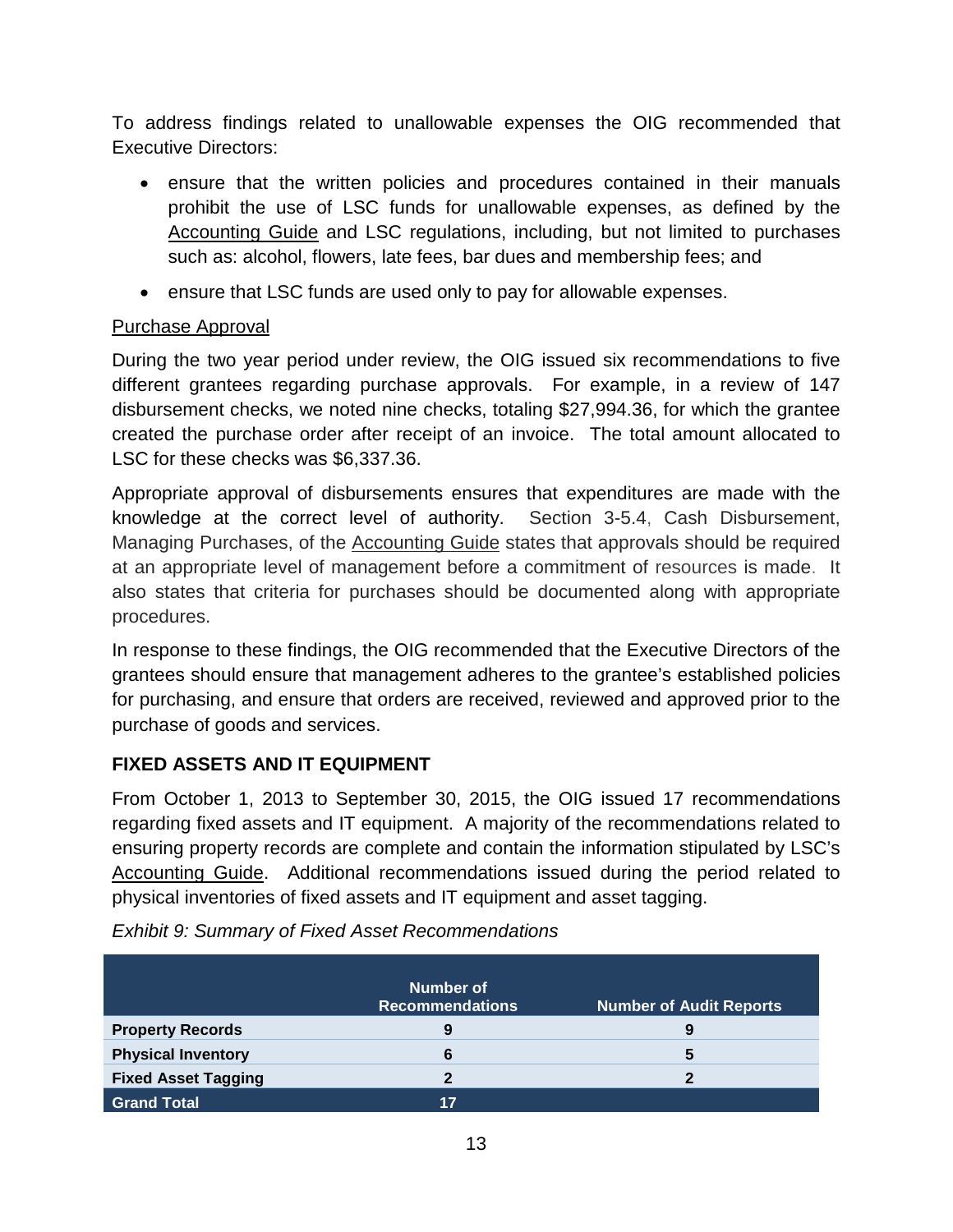

*Exhibit 10: Percentage of Total Fixed Asset Recommendations* 

#### **Property Records**

During the two year period, the most prevalent recommendations related to updating property records for fixed asset and IT equipment. The audits found that the property records maintained by grantees were incomplete. They did not contain all the information stipulated by the **Accounting Guide**, including model and serial numbers, identification number, date of acquisition, location of property, check number used to pay for the asset, source of funds used for acquisition, cost of property/salvage value and condition of property. Generally, grantees maintained property records, but some of the fields required were missing.

We found that controls over non-capitalized IT equipment needed improvement. Although not capitalized, grantees should track IT equipment. The LSC Accounting Guide states that the grantee should be mindful of items that may contain sensitive information (i.e., a computer containing client confidential information) with values less than \$5,000, as well as the need to inventory these items and dispose of them properly. In two instances, the OIG found that grantees did not keep adequate records of IT equipment; one grantee was not able to locate IT equipment listed on the property records.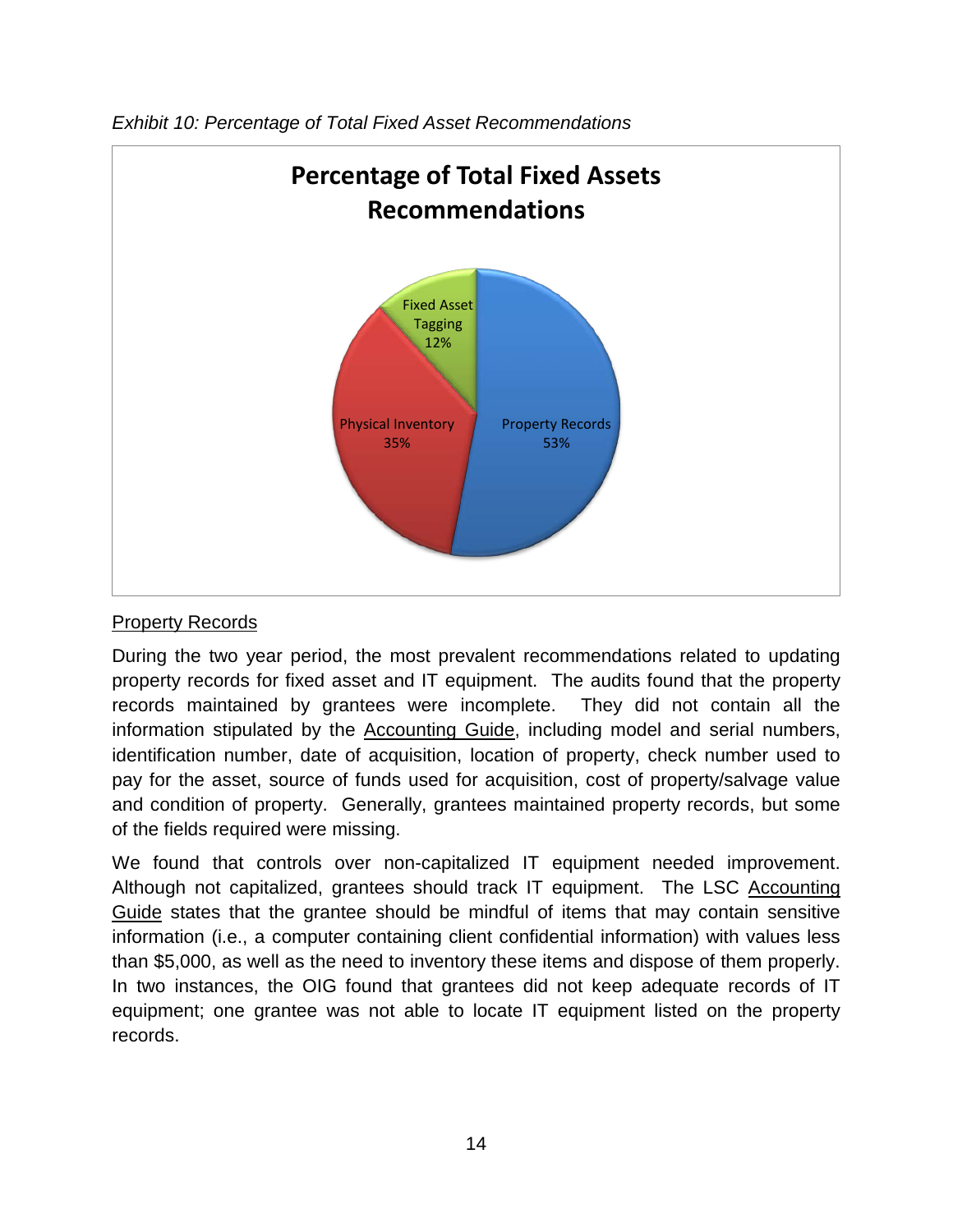To address issues with inadequate tracking of fixed assets and IT equipment, the OIG recommended that Executive Directors should:

- update the property records to include all fields required by the LSC Accounting Guide; and
- enhance the current tracking system over non-capitalized assets to include IT equipment.

# Physical Inventory

The OIG issued six recommendations related to physical inventories of fixed assets and IT equipment. Four related to conducting and documenting the results of physical inventories of fixed assets and IT equipment. We found that grantees either had not conducted physical inventories, had not conducted them according to the schedule outlined in their written policies or had not adequately documented the results of the physical inventory. Two recommendations pertained to reconciling physical inventory counts to property records. The grantees performed the inventories, but did not provide evidence that the results were reconciled to the property records.

For property control purposes, the Accounting Guide states, a physical inventory should be taken and the results reconciled with the property records at least once every two years.

To address findings related to physical inventories of fixed assets and IT equipment, the OIG recommended that Executive Directors should:

- conduct physical inventories of fixed assets and IT equipment at least once every two years and document the results;
- ensure that the results of the physical inventory are reconciled to the property records and investigate any differences between quantities determined by the physical inspection and those shown in the accounting records.

#### Fixed Asset Tagging

The OIG found that two grantees did not affix property tags to assign a property control number to all fixed assets. The failure to properly tag assets may lead to inefficiency in properly tracking and accounting for fixed assets.

We recommended that the Executive Directors ensure that all fixed assets are properly tagged.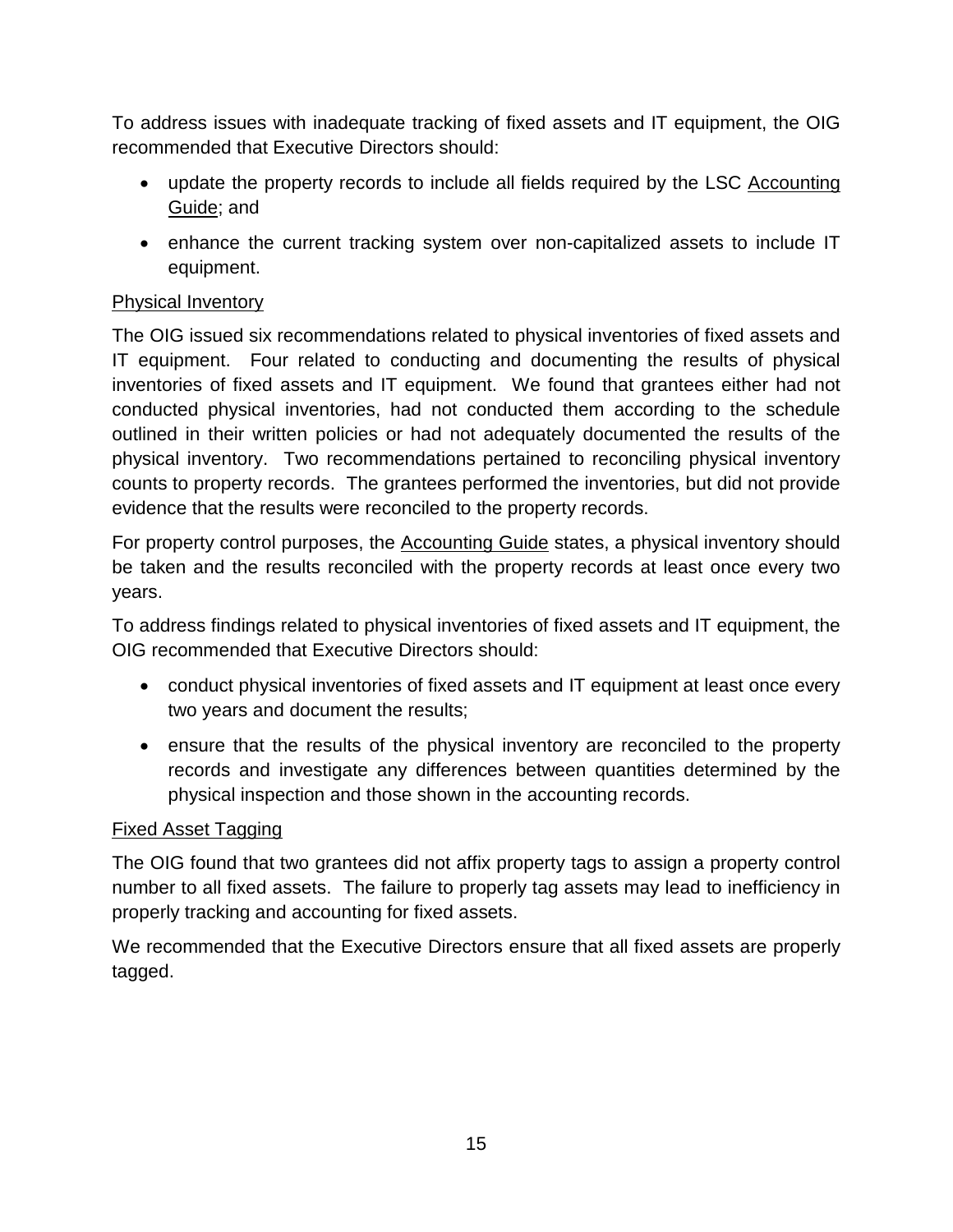#### **CREDIT CARDS**

From October 1, 2013 to September 30, 2015, the OIG issued nine recommendations regarding credit cards. The findings included issues with approval of credit card transactions, documentation to support credit card charges and issuance, unallowable purchases and credit card advances.



|                                 |                                                                                                  |                                              |       | <b>Number of Recommendations</b> |      | <b>Number of</b><br><b>Audit Reports</b> |
|---------------------------------|--------------------------------------------------------------------------------------------------|----------------------------------------------|-------|----------------------------------|------|------------------------------------------|
| <b>Approval</b>                 |                                                                                                  |                                              |       | 5                                |      | 5                                        |
| <b>Supporting Documentation</b> |                                                                                                  |                                              |       | $\overline{2}$                   |      | $\overline{2}$                           |
| <b>Credit Card Advances</b>     |                                                                                                  |                                              |       | 1                                |      | 1                                        |
| <b>Unallowable Expenses</b>     |                                                                                                  |                                              |       | $\overline{\mathbf{1}}$          |      | 1                                        |
| <b>Grand Total</b>              |                                                                                                  |                                              |       | 9                                |      |                                          |
| 12:<br><b>Exhibit</b>           | Percentage                                                                                       | of                                           | Total | Credit                           | Card | Recommendations                          |
|                                 | <b>Percentage of Total Credit Cards</b>                                                          |                                              |       |                                  |      |                                          |
|                                 |                                                                                                  |                                              |       | <b>Recommendations</b>           |      |                                          |
|                                 | <b>Credit Card</b><br><b>Advances</b><br>11%<br><b>Supporting</b><br><b>Documentation</b><br>22% | <b>Unallowable</b><br><b>Expenses</b><br>11% |       | Approval<br>56%                  |      |                                          |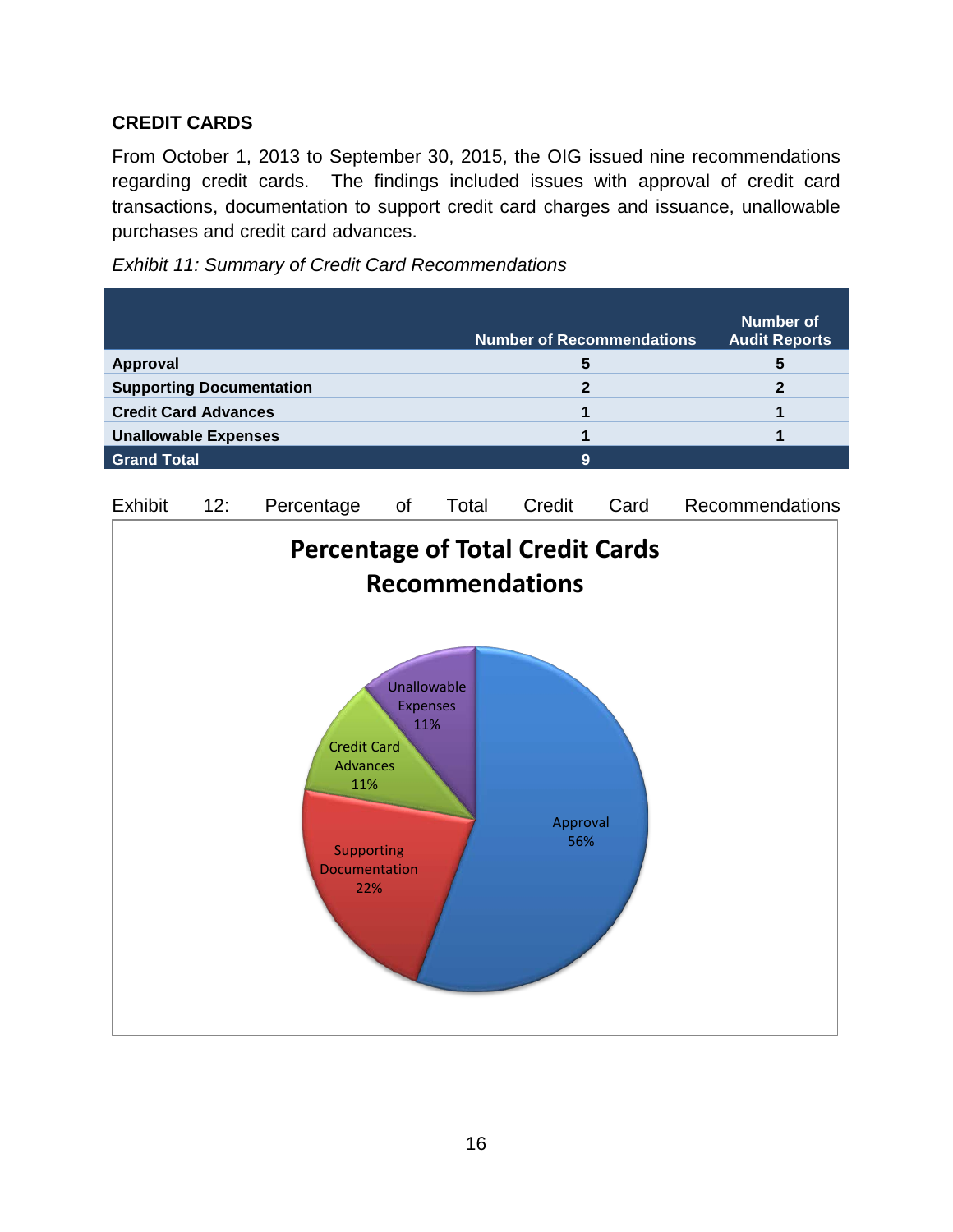## Approval

The OIG found that credit card transactions were not appropriately approved at five of the grantees. In one instance, the OIG determined the Executive Director's credit card transactions were self-approved. In another audit, the OIG found 12 transactions, totaling \$17,839, which did not have the requisite approval. The other audits found multiple credit card transactions that were either not approved or not approved prior to payment.

The *Fundamental Criteria* section 3-5.4 states that approval should be required at an appropriate level of management before resources are committed. Failure to follow the purchase approval process may result in purchases made without the knowledge of appropriate management, at unacceptable prices or terms or for unauthorized uses.

In response to these findings, the OIG recommended that Executive Directors should ensure credit card transactions have the requisite approval at the appropriate level of management and that approvals are obtained prior to payment. Regarding the Executive Director who approved her own credit card purchases, the OIG recommended that the credit card transactions be reviewed and approved periodically by someone other than herself, preferably the Board of Directors.

#### **Supporting Documentation**

The OIG issued two recommendations related to the documentation supporting credit card transactions and issuance. In one instance, documentation supporting credit card transactions was not maintained in a centralized location and some electronic receipts were not included with supporting documentation. In the other instance, the grantee did not keep adequate records pertaining to credit cards issued to staff members. Management did not require employees, to whom the grantee issued the credit cards, to sign acknowledgement of receipt.

Documentation supporting all disbursements shall be contained in the files according to the Accounting Guide. Inadequate documentation to support the issuance of credit cards to users and for credit card charges could result in unauthorized disbursements.

The OIG recommended that the Executive Directors should:

- ensure that all supporting documentation for credit card charges is included with each credit card statement prior to payment and that the documentation is maintained in one central location; and
- require staff to sign an acknowledgement of receipt of credit cards.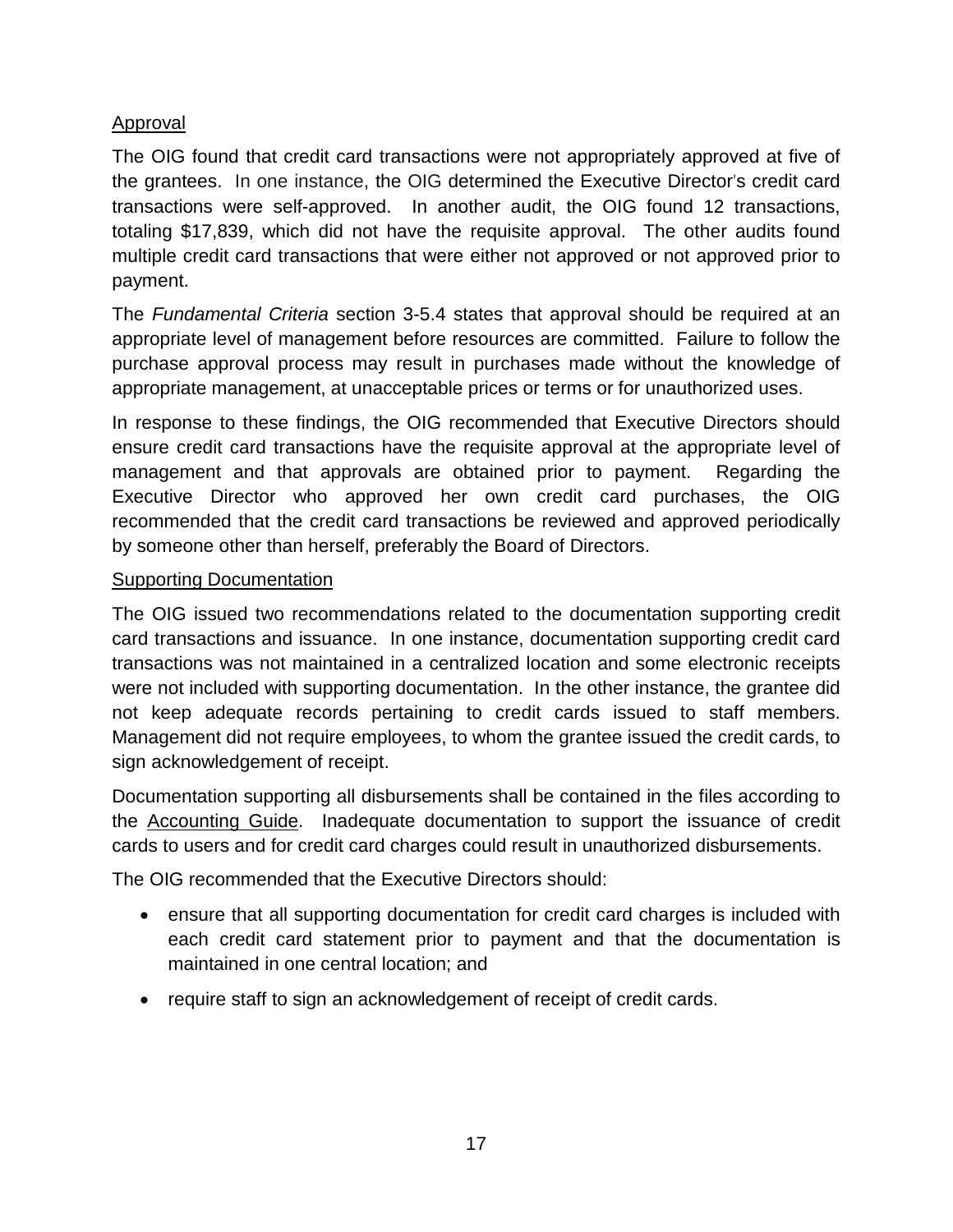#### Unallowable Expenses

We found unallowable expenses totaling \$643, charged to credit cards and allocated to LSC, at one grantee. They included purchases for personal use, credit card fees and membership dues.

45 CFR Part 1630 provides that expenditures by a grantee be reasonable and necessary for the performance of the grant or contract and be adequately documented. 45 CFR §1627.4 provides that grantees may not use LSC funds to pay dues to any private or nonprofit organization other than dues mandated as a requirement of practicing a profession by a governmental organization.

The grantee had written policies in place prohibiting such expenditures. The OIG recommended that the Executive Director address these issues by ensuring that policies and procedures for purchasing are followed.

#### Credit Card Advances

The OIG found that one grantee made five cash advance transfers to cover payroll overdrafts amounting to \$13,806. Grantee management attributed the transfers to lack of training on payroll processing procedures. As a result of the transfers the grantee was charged bank fees. Although these transactions were not charged to LSC funds, the OIG recommended that the grantee address the issue by ensuring staff is properly trained in processing payroll to prevent further occurrences in order to ensure that the grantee does not incur avoidable bank fees in the future.

#### **COST ALLOCATION**

From October 1, 2013 to September 30, 2015, the OIG issued eight recommendations regarding cost allocation. The recommendations address findings related to the cost allocation methodologies in place at eight different grantees.

*Exhibit 13: Analysis of Cost Allocation Recommendations* 

|                                             | <b>Number of Recommendations</b> | Number of<br><b>Audit Reports</b> |
|---------------------------------------------|----------------------------------|-----------------------------------|
| <b>Policy or Practice Not in Compliance</b> | 3                                |                                   |
| <b>Other</b>                                | 3                                |                                   |
| <b>Update or Enhance Policy</b>             | 2                                |                                   |
| <b>Grand Total</b>                          | Β.                               |                                   |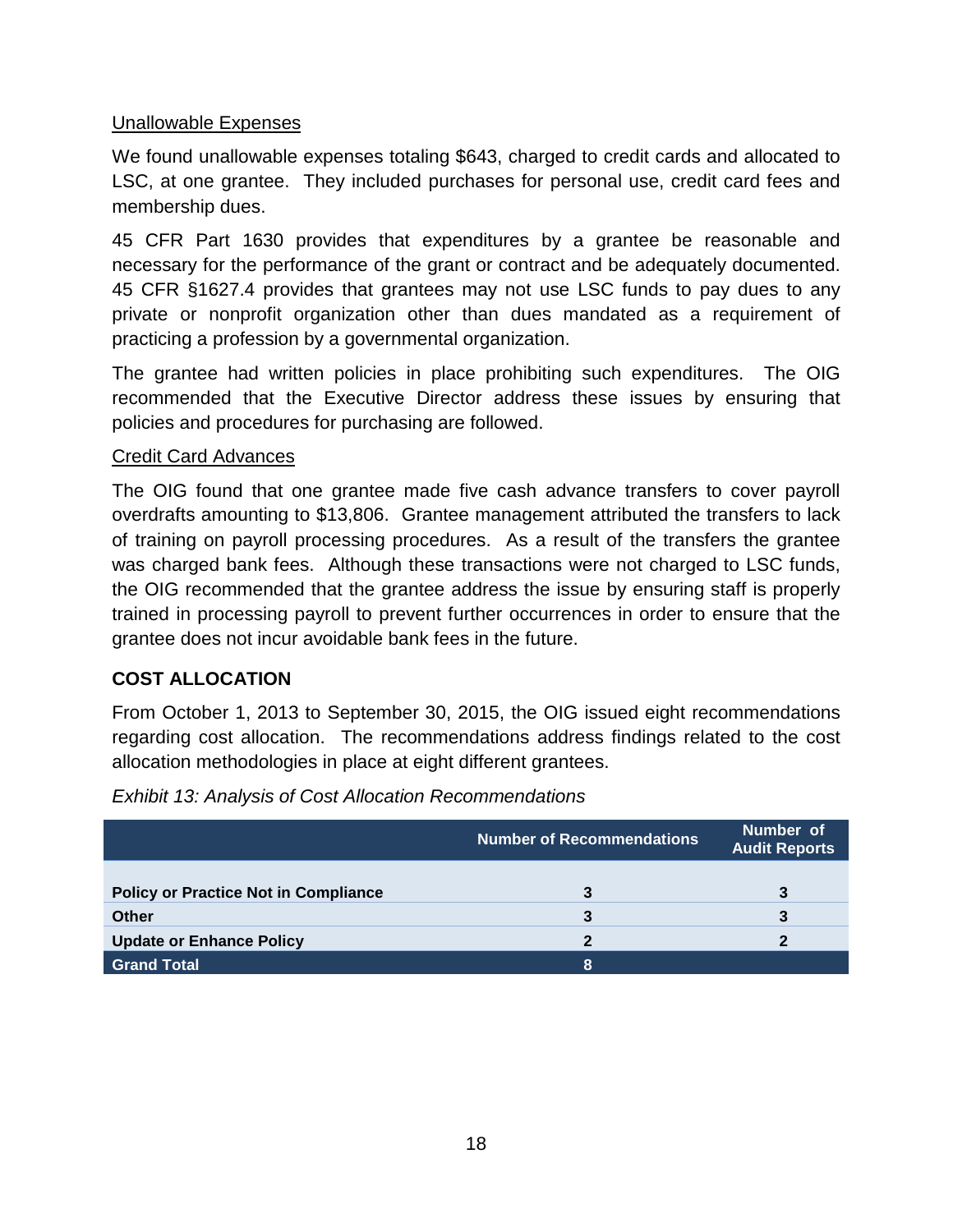

*Exhibit 14: Percentage of Total Cost Allocation Recommendations*

At three grantees, the OIG reported that cost allocation practices were not in compliance with LSC regulations. In two reports, we found that the grantees' cost allocation policies were outdated or needed to be enhanced to fully comply with LSC requirements. In three audits, we found that the grantees' written policies and allocation practices were generally sound, but we noted specific and unique issues with the allocations. In one instance sufficient supporting documentation of the cost allocation formulae was not retained. At another, the wrong Census data was used to determine allocation percentages. At the third, we identified an issue in the grantee's accounting for cost allocation that could have impacted the accuracy of financial reporting.

To address the findings common to multiple grantees, the OIG recommended that Executive Directors should:

- establish a fair, transparent, consistent and systematic cost allocation methodology in accordance with LSC requirements;
- establish an allocation system that ensures that allowable indirect costs are divided by an equitable distribution base and allocated to individual grant awards accordingly;
- ensure that all cost allocation processes are documented in writing; and
- adhere to written policies and procedures for cost allocation.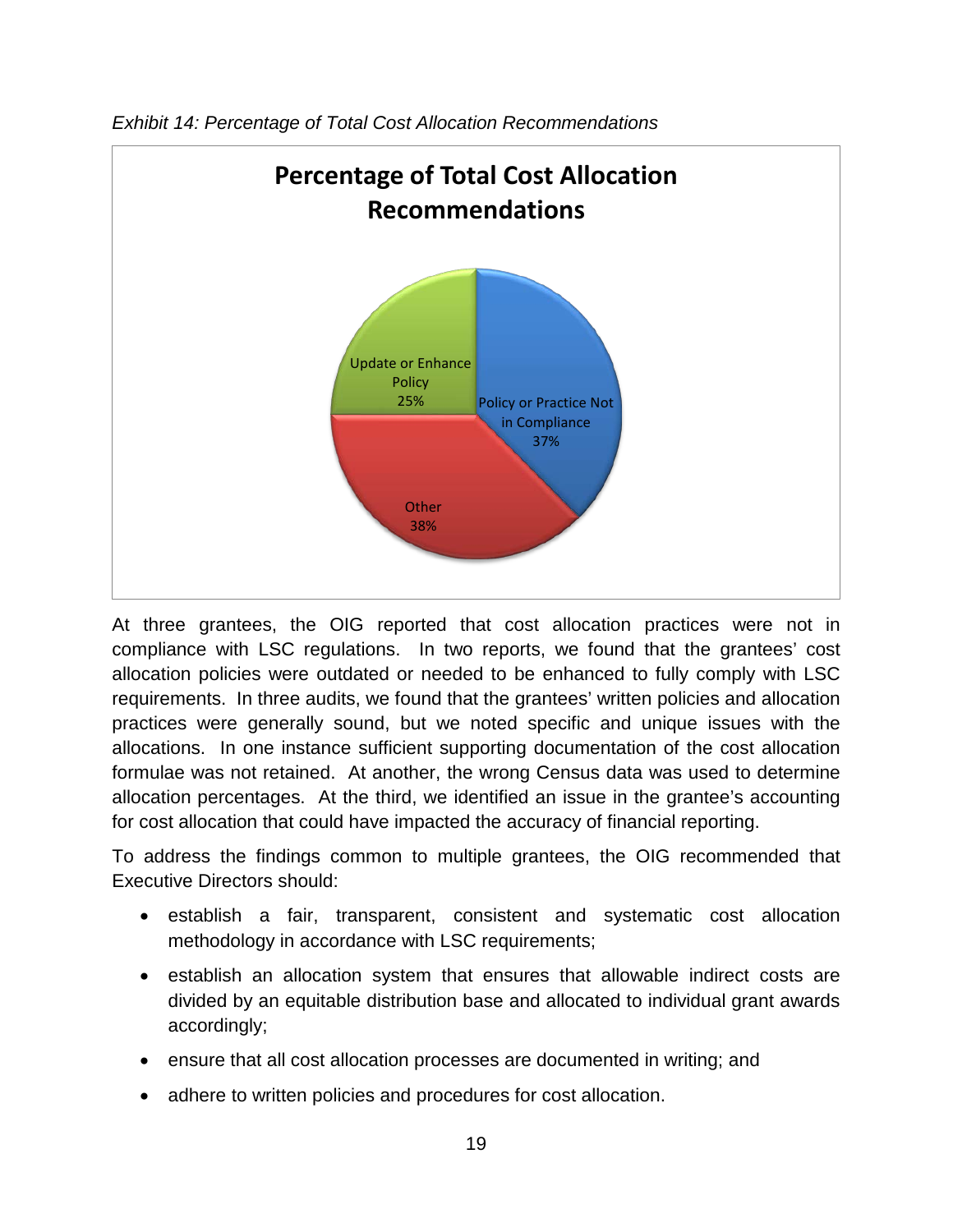#### **DERIVATIVE INCOME**

The OIG issued eight recommendations regarding derivative income to six different grantees over the past two fiscal years. The recommendations are in response to issues with the manner in which the grantees allocated rental income, attorney's fees, interest income and State Supplemental Security Income reimbursements. In six instances, the OIG reported that grantees did not account for derivative income properly and allocate it back to the revenue source to which the expense that generated the income was allocated, in accordance with LSC requirements. In total, we referred approximately \$273,801 in questioned derivative income to LSC management.

*Exhibit 15: Analysis of Derivative Income Recommendations* 

|                                        | <b>Number of Recommendations</b> | Number of Audit<br><b>Reports</b> |
|----------------------------------------|----------------------------------|-----------------------------------|
| <b>Allocation of Derivative Income</b> | 8                                | 6                                 |
| <b>Grand Total</b>                     | 8                                |                                   |

*Exhibit 16: Percentage of Total Derivative Income Recommendations*



In two instances, the OIG reported that a grantee did not have a system in place to track derivative income and facilitate its allocation.

To address the findings, the OIG recommended that Executive Directors should:

• develop a system to track and allocate derivative income; and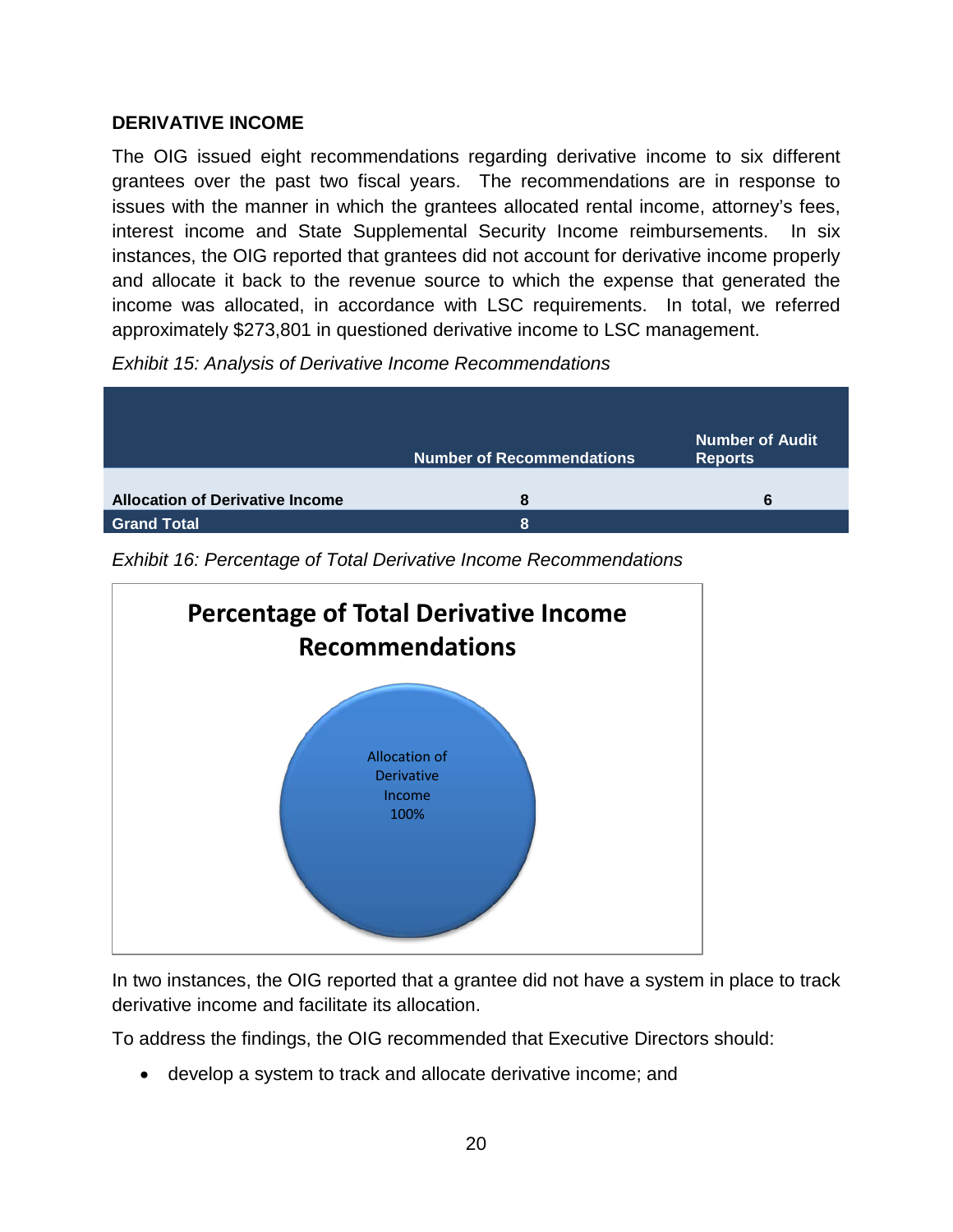• ensure that derivative income is allocated back to the revenue source to which the expense that generated the income was allocated.

## **SEGREGATION OF DUTIES**

During the past two fiscal years, the OIG issued four recommendations related to segregation of duties. At two different grantees we found that duties related to payroll were not appropriately segregated. At one grantee, we found that duties related to disbursements were not segregated. At another, we found that controls over access to the grantee's accounting system needed to be established and segregated.

*Exhibit 17: Analysis of Segregation of Duties Recommendations*

|                                                        | <b>Number of Recommendations</b> | Number of<br><b>Audit Reports</b> |
|--------------------------------------------------------|----------------------------------|-----------------------------------|
| <b>Payroll</b>                                         |                                  |                                   |
| <b>General Ledger and Financial</b><br><b>Controls</b> |                                  |                                   |
| <b>Disbursements</b>                                   |                                  |                                   |
| <b>Grand Total</b>                                     | 4                                |                                   |

*Exhibit 18: Percentage of Total Segregation of Duties Recommendations*

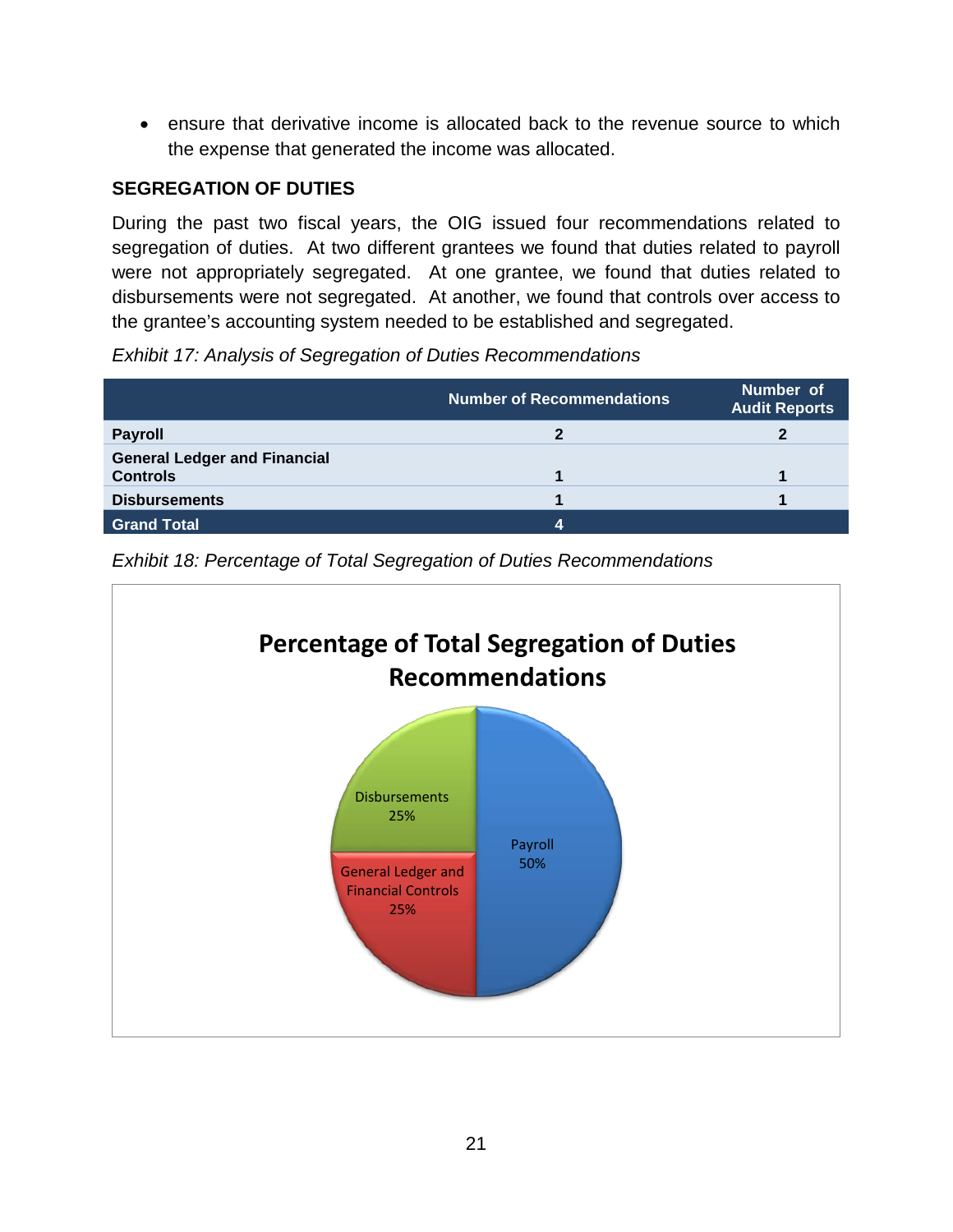In each instance, we recommended that the Executive Director ensure that duties are appropriately segregated or develop compensating controls, such as independent monitoring, to mitigate risk of loss or fraud.

# **VEHICLES**

In one audit report, we issued three recommendations related to use of a grantee vehicle. This issue was unique to a single LSC recipient. The OIG recommended that the grantee's Board of Directors determine whether use of the vehicle was a benefit they wished to give the employee as part of their overall compensation. If so, the OIG recommended that the grantee account for the personal portion of vehicle expenses, adequately document vehicle usage and ensure that no vehicle related expenses resulting from personal use are charged to LSC funds.

# **EMPLOYEE BENEFITS**

From October 1, 2013 to September 30, 2015, the OIG issued two findings regarding employee benefits. In one instance, we reported that a grantee had written employee benefits policies, but management overrode the written policies. In the other, we found that a member of the executive staff received more than the maximum number of salary advances allowed pursuant to the grantee's salary advance policy.

*Exhibit 19: Summary of Employee Benefits Recommendations*

|                                   | <b>Number of Recommendations</b> | <b>Number of Audit Reports</b> |
|-----------------------------------|----------------------------------|--------------------------------|
| <b>Adhere to Written Policies</b> |                                  |                                |
| <b>Salary Advances</b>            |                                  |                                |
| Grand Total                       | э                                |                                |

*Exhibit 20: Percentage of Total Employee Benefits Recommendations*